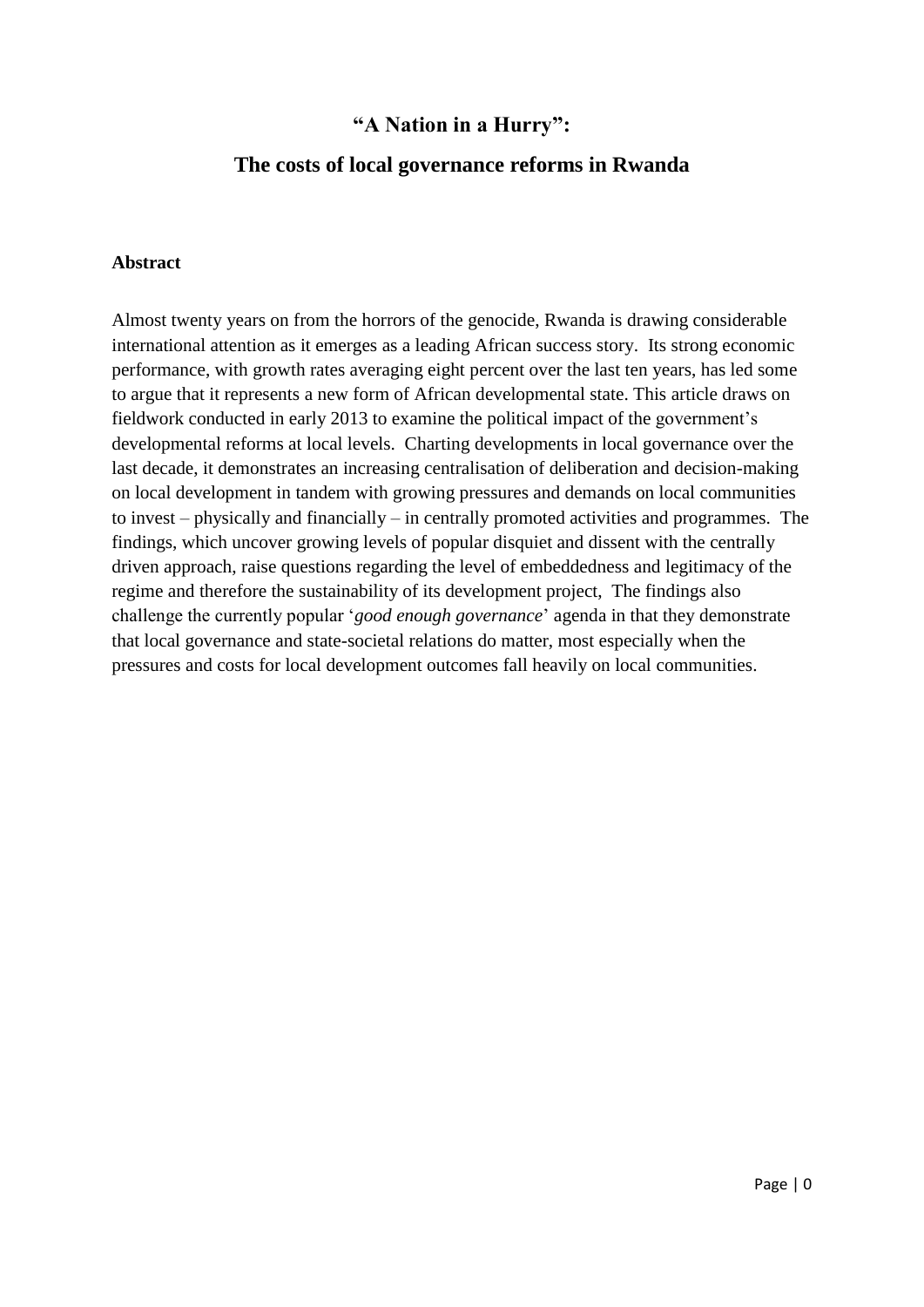### **Introduction**

The level of debate and literature on Rwanda"s development since the aftermath of the 1994 genocide is noteworthy for both its volume and its intensely polarised nature. On the one hand, commentators and scholars celebrate the remarkable developmental achievements of this small, landlocked, resource-poor state recovering from the trauma of a horrific genocide (Clark, 2010; Ensign and Bertrand, 2009; Stansell, 2009; Golooba-Mutebi, 2008; see also Crisafulli and Redmond, 2012; Gourevitch, 2009; Zakira, 2009; and Kinzer, 2008 for more popular accounts). There is much substance to these claims. In the last ten year period, the country has registered average growth rates of 8 per cent per annum and has reduced inflation since 2009 (IMF, 2013). It has received widespread praise for its economic governance reforms and low levels of corruption, making it an increasingly attractive location for inward investment (IMF, 2013; World Bank, 2013: 37-41). On the social front, through a series of "*fast-track reforms*" in agriculture, infrastructural developments and social service provision at local levels, the government appears to have effected a spectacular reversal in poverty and inequality in recent years, reporting a decline in income poverty from 57 per cent in 2006 to 45 per cent in 2011 and a fall in the country"s Gini coefficient from 0.52 to 0.49 over the same period  $(GoR, 2013)^i$ . The country is on track to meet two of its millennium development goals (MDGs) - in health and education, and has drawn much attention as the global leader on female political representation – surging to 64 per cent in recent parliamentary elections.

These remarkable outcomes notwithstanding, Rwanda is not without its critics. Criticisms are, for the most part, centred around two areas. The first is the country"s alleged political interference and criminal activities in Eastern Congo (UNSC, 2012; Prunier, 2011; Reyntjens,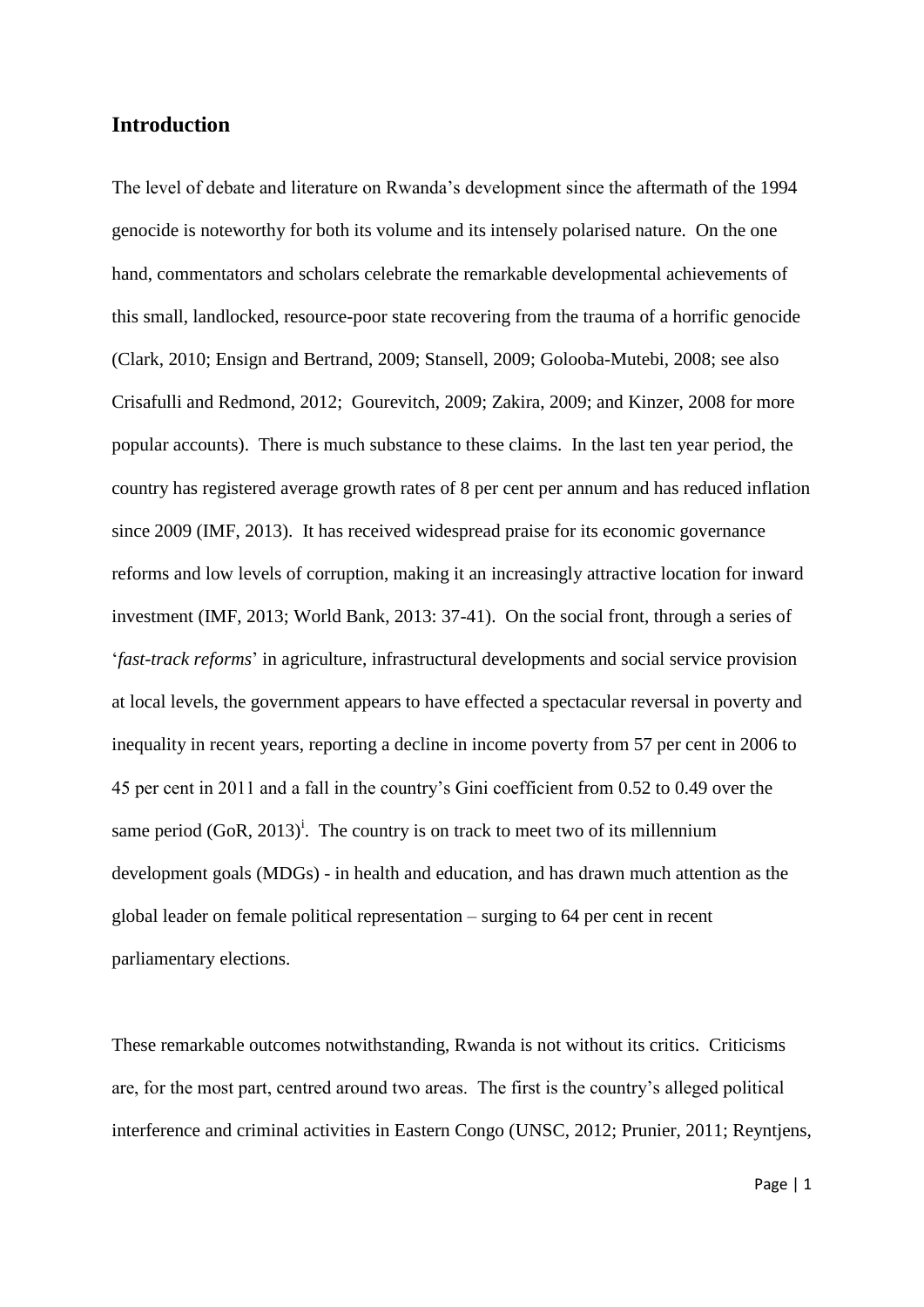2009) – allegations which the government continues to deny but which led to the suspension of development aid in 2004, 2011 and 2012/13. The second focuses on the authoritarian, topdown style of governance which, critics argue, employs a discourse of national unity and reconciliation to silence political opposition and dissent (Ansoms, 2011; Desrosiers and Thomson, 2011; Purdeková, 2011; Reyntjens, 2010; 2004; Straus, 2006) while also exercising an excessive control over the media, information and narratives on the Rwandan story more broadly (Beswick, 2010; Frère et al, 2010; Ingelaere, 2010; Reyntjens, 2010 and Pottier, 2002). At more local levels, while the government, through its much celebrated decentralisation programme<sup>ii</sup>, emphasises the participatory nature of local governance with development priorities and actions determined by communities themselves, others have pointed toward strong centralised tendencies in the implementation of certain policies and programmes at these levels (see Waldorf, 2011 on *Gacaca;* Newbury, 2011 on the *Umuganda* villagisation programme; and Ansoms, 2008, 2009 and Ansoms and Rostagno, 2012 on rural development initiatives). These contributions raise significant questions in relation to the popular legitimacy of the fast track reform process, together with the role of local communities within it.

This article aims to make a contribution in this regard. It draws on relevant policy and field research on local governance in Rwanda. Field research was conducted in February-March, 2013 across six diverse sites (selected to reflect both geographic and socio-economic diversity and including one of the wealthiest and one of the poorest districts in the country). It was not possible to select for ethnic difference or to explore ethnic issues as legislation introduced in 2008 now renders any discussion or mention of ethnicity a criminal offence (charges include "divisionism", "negationism" and "genocide ideology"). This would have provided a clear rationale for Rwandan authorities to deny the research visa which is now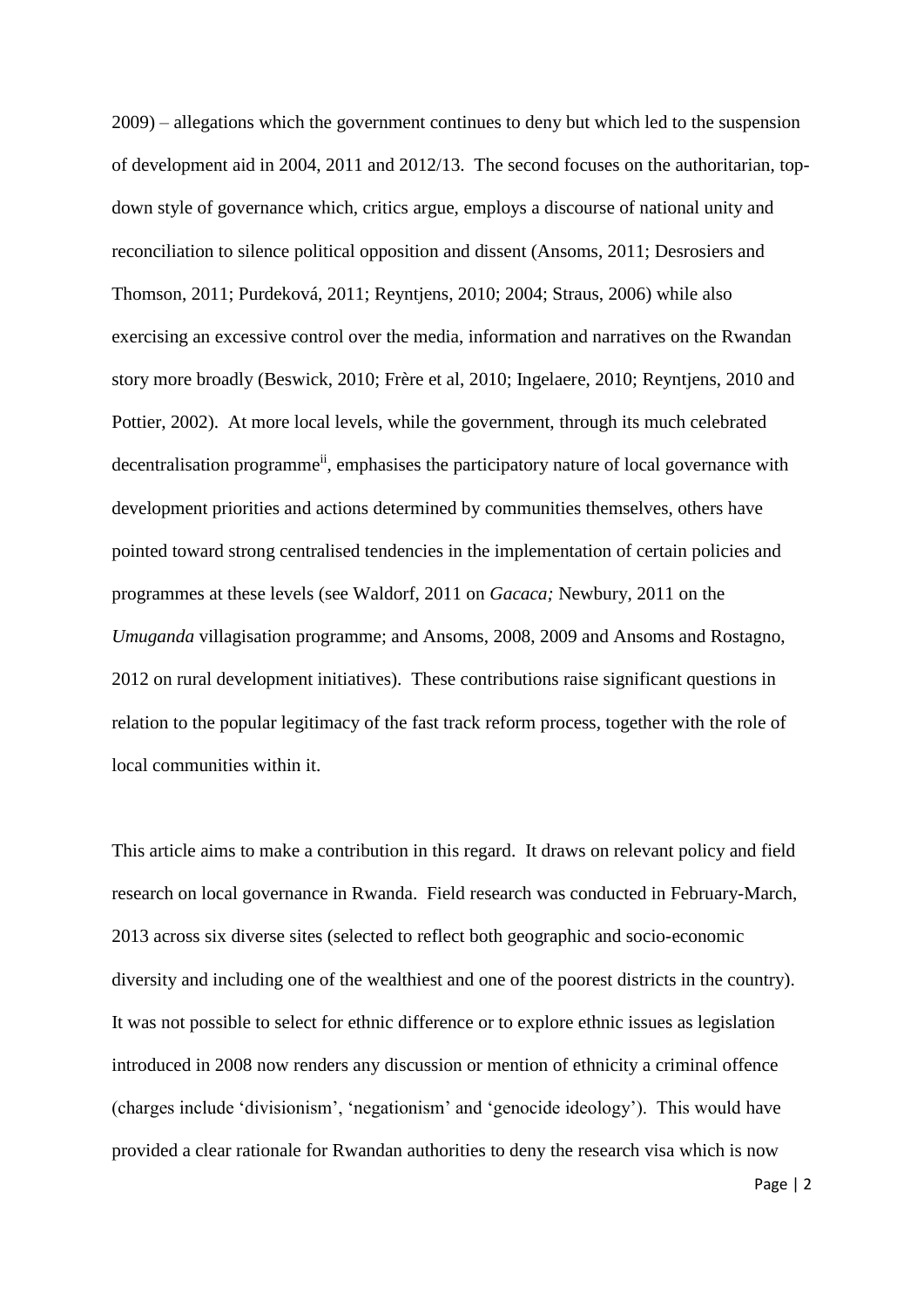required of all foreign researchers and which proved extremely difficult to secure in this case<sup>iii</sup>. Semi-structured interviews with 99 randomly selected residents (50 female; 49 male – selected as the third woman/man encountered while walking through villages each day where my freelance translator and I arrived unannounced) and 23 semi-structured interviews with local authorities (nine at district level; eight at sector level; and six at cell level) were conducted in total across the six sites. In addition, research included a structured observation of an *Umuganda* local planning session in Kigali, and semi-structured interviews with two national government officials; three non-governmental organisations (NGOs); and eight international donor representatives. Interview transcripts were coded following fieldwork and the data was process through SPSS to allow for descriptive statistical analysis.

The findings chart developments in local governance over the last decade and demonstrate an increasing centralisation of deliberation and decision-making on local development in tandem with growing pressures and demands on local communities to invest – physically and financially – in centrally promoted activities and programmes. These findings, which uncover growing levels of popular disquiet and dissent with the centrally driven approach, raise questions regarding the legitimacy of the ruling regime and therefore, the sustainability of its development project, The article is structured as follows.

The following section conceptualises the Rwandan states' fast track reform project by situating it within contemporary debates on the nature and evolution of African developmental states and the current interest in development studies circles in "*good enough governance"*. Drawing on my fieldwork, the third section examines the two principle community planning initiatives, *ubudehe* and *umuganda*. The transformation of the former in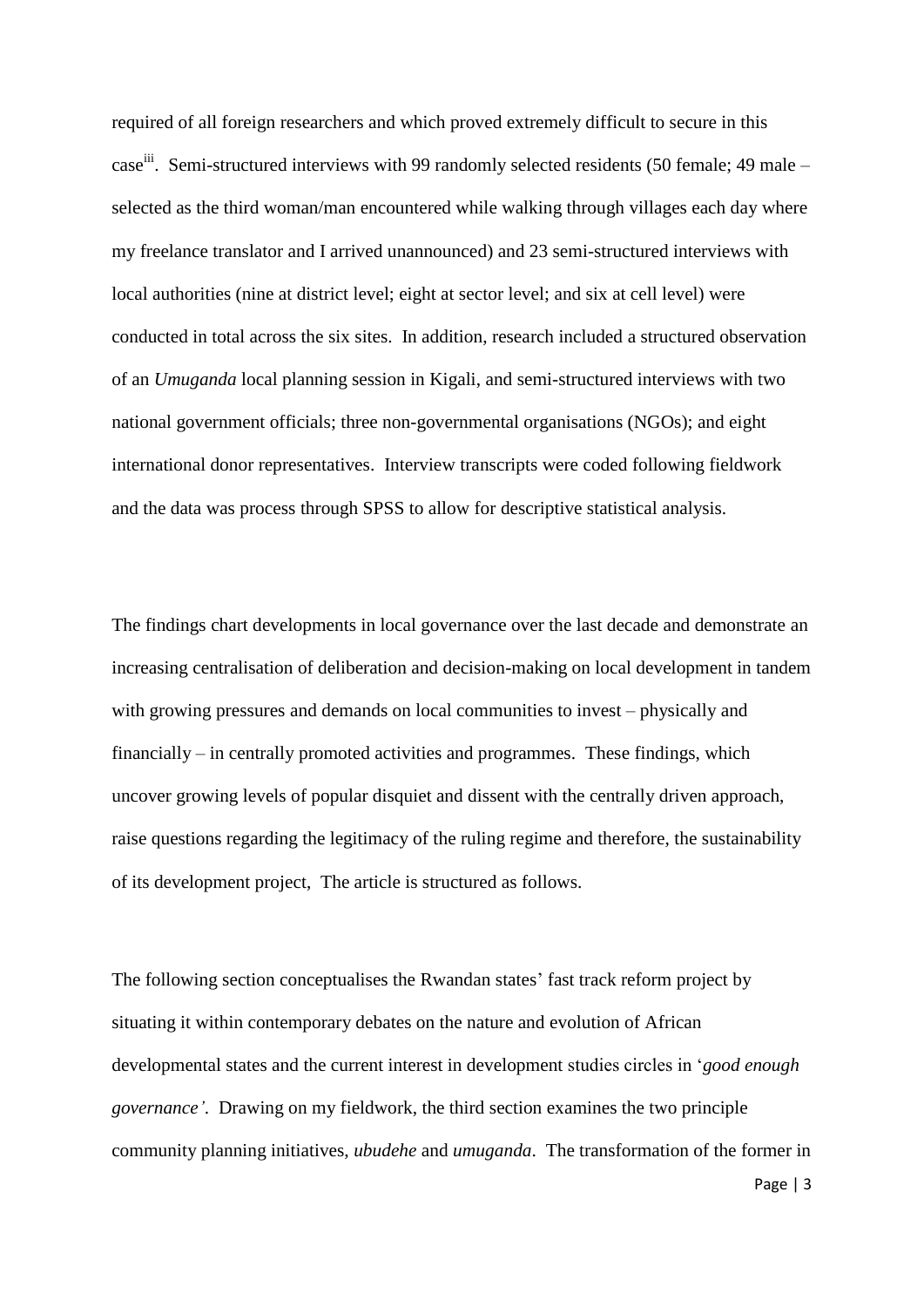the mid 2000s from a local, participatory, deliberative planning process to a technocratic, socio-economic classification system is traced, while the equation of community participation with individual responsibility and locally negotiable cost-sharing for centrally driven reforms in the latter is examined. The resultant disconnect between community and local authority priorities is also highlighted in this section. With an eye to the ongoing high levels of inequality within Rwanda, the fourth section takes a closer look at the critical question of who pays for these centrally-driven reforms. It finds that a disproportionate burden of cost lies with local communities and reveals a growing public disquiet with the escalating costs of arbitrary, locally negotiable taxes. The article concludes with a discussion of the implications of the findings for contemporary thinking in relation to the currently popular "*good enough governance*" agenda and the African developmental states literature more broadly.

## **"A Nation in a Hurry": Theorising the Rwandan state**

The recent confluence of the increased emphasis on statebuilding within Development Studies and International Relations (see Marquette and Beswick, 2011) with the post-good governance move from normative and ultimately unsuccessful "*best practice*" to "*best fit*" (Booth, 2011: 1) as typified by the range of "good enough" institutional arrangements now advocated by a number of analysts (for example the Menocal"s, (2011) "*good enough statebuilding*"; the ODI"s "*good enough governance*" (Booth, 2011); Hayman"s (2011) "*good enough democracy*", and the World Bank"s (2011) "*inclusive enough settlements"*), has focused attention on the nature and performance of the Rwandan state, together with those of African states more broadly. In particular, drawing on the "*developmental state*" literature which emerged in the wake of developmental successes in East Asia, there has been a noticeable interest in examining if this concept proves useful in analysing contemporary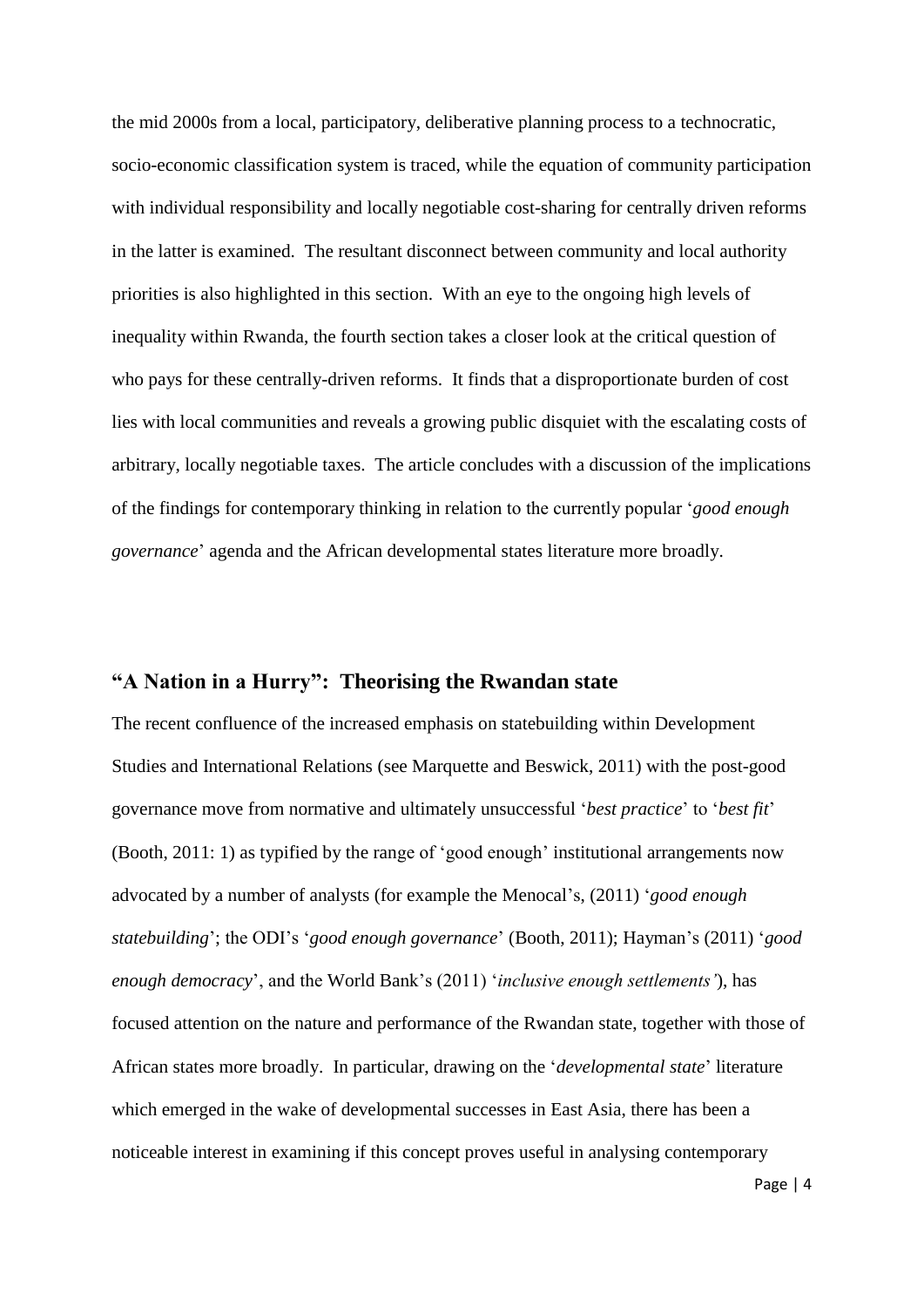African political economies<sup>iv</sup> (see Fritz and Menocal, 2007; Edigheji, 2010; and Meyns and Musamba, 2010).

While the meaning of the term 'developmental state' is both disputed and evolving (Evans, 1995), two broad fundamental features of such states may be identified (Meyns and Musamba, 2010; Routley, 2014). The first is that they produce "*developmental outcomes*" – again a contested concept but generally including economic growth promoted by policies for rapid industrialisation; increases in the standard of living for a large proportion of the population through redistribution; and agricultural reform. The Rwandan government"s aspirations to transform Rwanda into a middle income country by the year 2020, combining high growth levels with "pro-poor" policies as set out in its influential *Vision 2020* document (GoR, 2000: 4) resonate strongly with this feature. In practice, the focus has been more on growth than redistribution (Ansoms, 2008; Ansoms and Rostagno, 2012) although, through its decentralisation programme, service provision and agricultural reform have become policy priorities in recent years.

The second feature, focusing on state-society relations, is that the state is not overlyinfluenced by particular social groups (captured) but remains connected enough to society and enjoys sufficient legitimacy to be able to ensure growth and distribution – what Peter Evans (1995) has termed "*embedded autonomy*". The degree to which this is a feature of the Rwandan state at national level remains highly contested. On the one hand, Booth and Golooba-Mutebi (2012), following their study of the central role played by the ruling party in the development of the private sector, argue that the party"s investment of dividends from its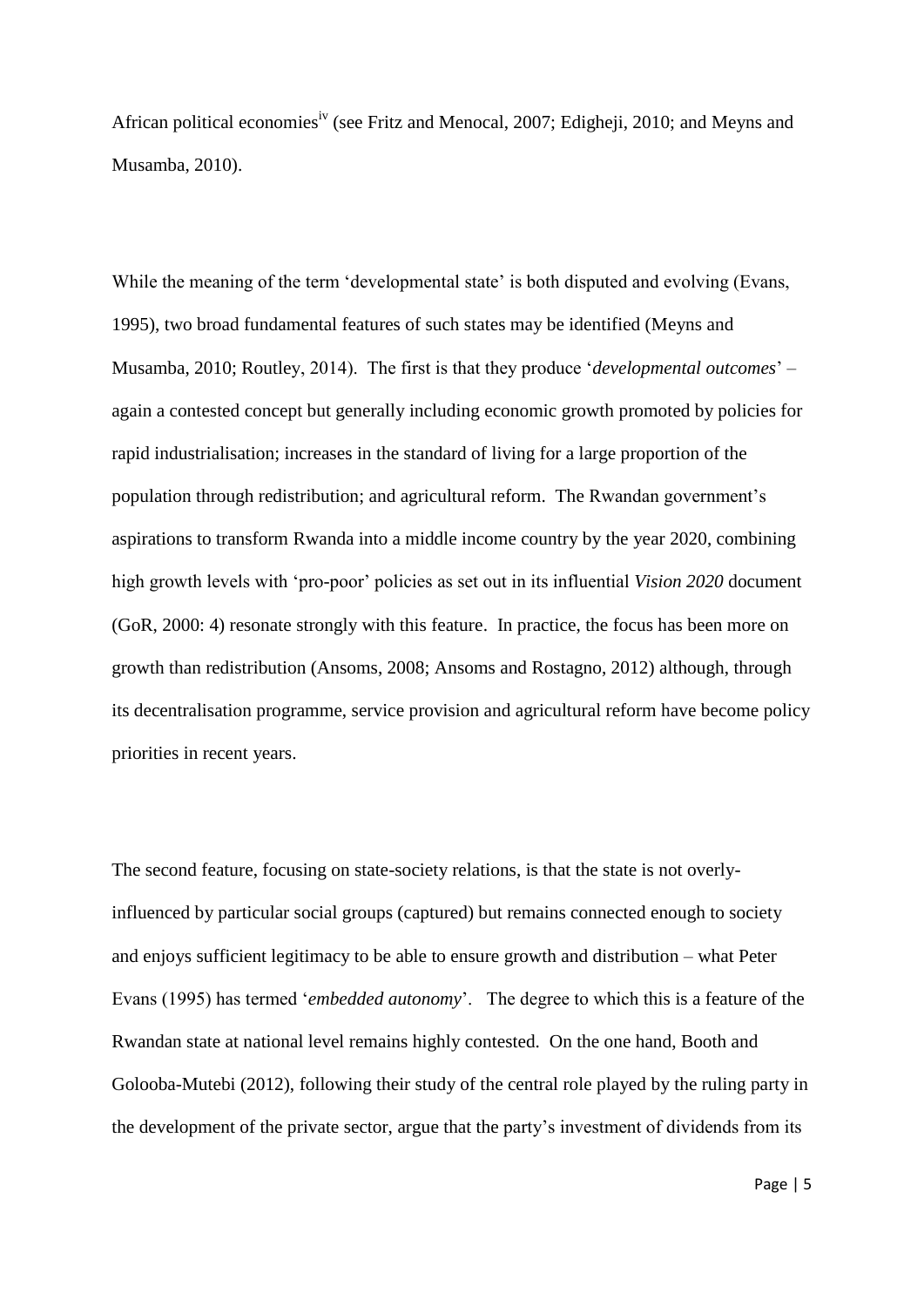private holding companies back into the economy represents a shift from the neo-patrimonial tendencies of other African regimes towards a more developmental model. The centralised rent-management among a narrow group of Kigali based elites is identified by these authors as the key feature of the country"s developmental success. On the other hand, this analysis is vigorously contested by Nilgün Gökgür who presents evidence to contrarily argue that the close relations between the ruling party and its private companies amounts to state capture, with state companies turning into extractive institutions which are draining the scarce resources of both the state and donors and impeding the development of a more diverse private sector (Gökgür, 2012).

A related dimension, and one especially pertinent to this study, is whether high levels of authoritarianism are compatible with developmentalism and whether democratic and developmental imperatives should (or even can) go hand in hand. This goes to the heart of the "*good enough governance"* debate which advocates some trade-off in democratic imperatives against developmental outcomes. Writing from this perspective, Booth (2011) argues that elite level action is what matters and that efforts at broad-based citizen participation yield poor results. "*Citizen pressure is at best a weak factor and at worst a distraction from dealing with the main drivers of bad governance*" (Booth, 2011: 2). Thus, for Booth (2011: 3-4) "*sufficiently inclusive coalitions of support*" are enough and "*the idea of "democratic ownership"…*[represents] *a step backwards*" or a "*naïve liberalism"* (Booth and Golooba-Mutebi, 2014)*.* A contrary view is provided by Evans (2008) who, looking at the requirements of future developmental states, highlights the necessity for broader, more complex and more democratic forms of social embeddedness. According to Evans, the 21<sup>st</sup> century developmental state is one which departs from the narrowly embedded East Asian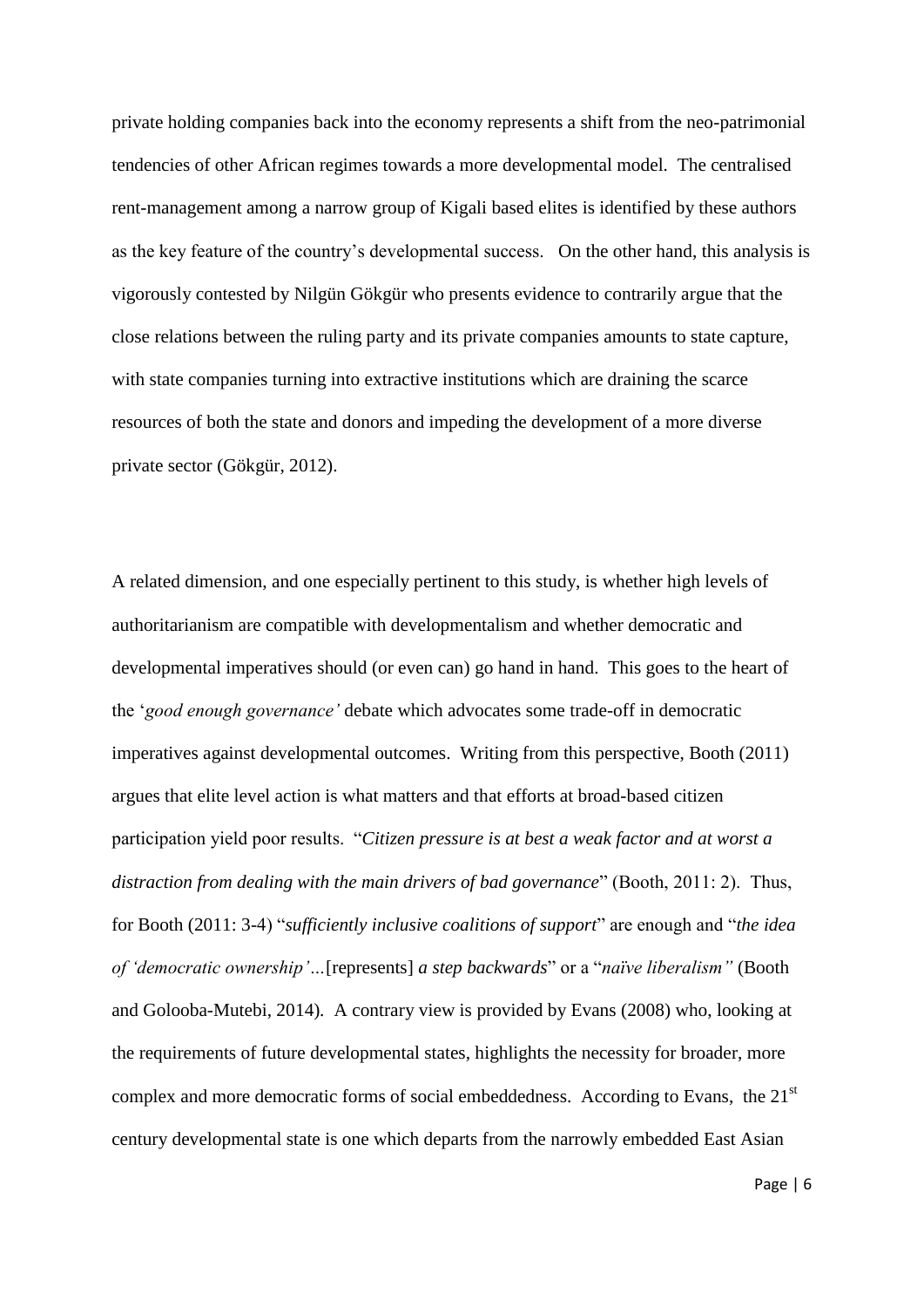model and derives its policies *"from democratically organised public deliberation*" (Evans, 2010: 43, cited in Routley, 2014: 166). Interestingly, this view echoes contributions from recent peacebuilding literature which highlight the importance of local ownership and participation as a key factor in building state legitimacy and support (Bedal, 2009; Menocal, 2011). Thus, while the "*good enough governance*" argument highlighting the dangers in promoting liberal-democratic norms and institutions regardless of context injects some much needed realism into debates about contemporary African states and governance, it perhaps fails to appreciate the underlying premise of Evans' future developmental state – that states (particularly resource-poor states) depend on active citizen support and participation in the developmental project. The key question therefore becomes whether it is possible for a strongly authoritarian or, in Jones et al"s (2013) terms, "*illiberal state"* to be developmental and secure popular legitimacy and support.This is the question examined in this article through an examination of local decentralised governance and its political impact.

## **"Participatory" planning:** *Ubudehe* **and** *Umuganda*

*...citizen participation in decision making is one of* [the] *key elements of* [the] *national decentralization policy adopted in 2000 and revised in 2013. By law local government authorities are required to conform to participatory process*[es] *in planning and budgeting as well as other processes in their area of jurisdiction... Most importantly, citizens participate in planning process*[es] *directly at the village and cell levels.*

#### MINALOC (2013: x)

Although the focus of limited academic attention<sup>v</sup>, Rwanda's ambitious decentralisation programme is regarded as one of the country"s significant successes, both among donors in Kigali and within the region more broadly. Interviewees routinely praised it for its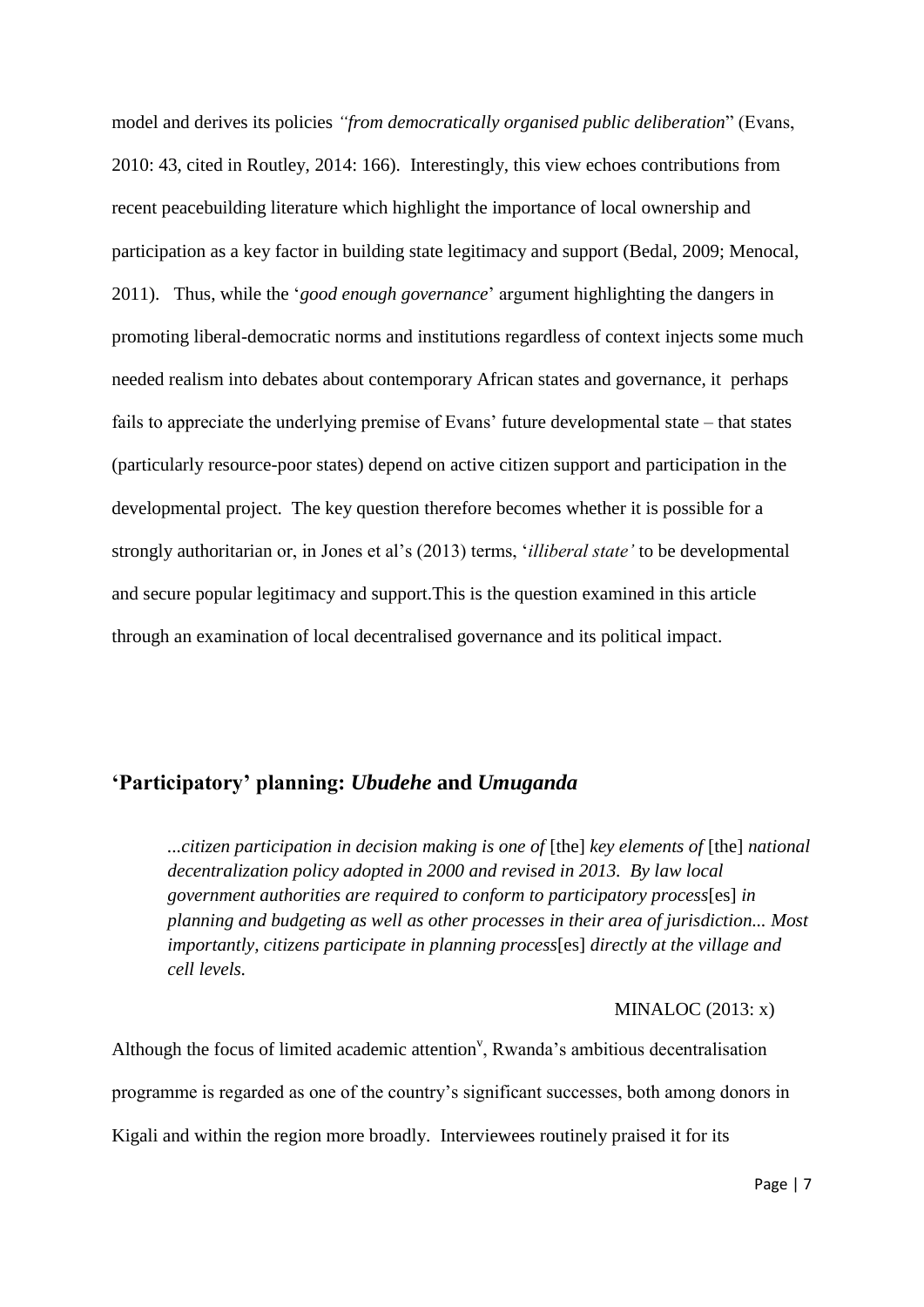administrative efficiency, its target-driven focus, and for its ability to engage communities through innovative participatory planning mechanisms. These mechanisms are examined below.

#### *Ubudehe*

*Ubudehe*, described by the Ministry of Local Government as "*the traditional Rwandan practice and cultural value of working together to solve problems"* (MINALOC, n.d.: 1)*,* was developed in the early 2000s as a local planning mechanism. Involving a four step process (household classification (assigning households to wealth/poverty-based *ubudehe* categories); local resource mapping; problem prioritisation; and action planning (MINALOC, n.d)), the process has been hailed as genuinely participative and democratic. In 2008, the Rwandan government was awarded a UN Public Service award for *ubudehe* and Shah (2013: 53), following ethnographic research on the process in the late 2000s, argues that it *"...has contributed to democratization in Rwanda through the introduction of elements of village level participatory democracy and through a less tangible impact on a broader shift from an*  'obedience culture' to a 'citizenship culture' in the country.".

Today however, little remains of the original process. Resource maps, once available for consultation in the offices of local authorities, are now archived in Kigali and deliberations on problem prioritisation and resolution are, for all interviewed for this research, a dim and distant memory. *Ubudehe* now encompasses the first step only – household categorisation (on a 1-7 scale where 1 is the poorest and 7 the most affluent). While communities remain involved in this annual exercise, final decisions on categories now rest with local authorities.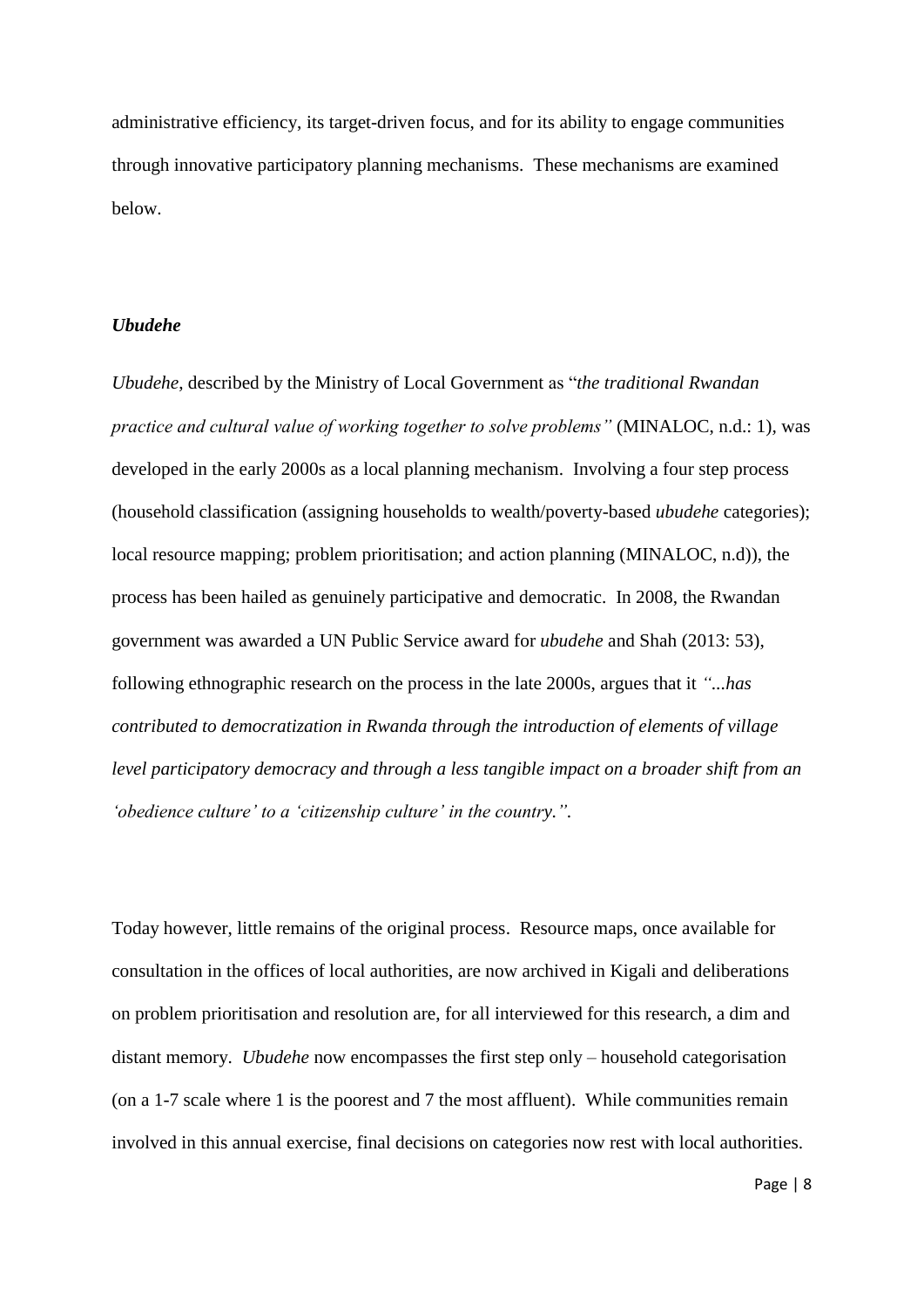Moreover, following the elaboration of a national database of statistics from *ubudehe* data in December 2010, the government is now linking welfare payments and tax obligations to *ubudehe* categories. Category 1 and 2 households receive some welfare payments through a donor funded scheme called VUP<sup>vi</sup> and their mandatory public health insurance payments are waived. Category 3 households receive no welfare assistance and must pay an annual health insurance premium of RwFr 3,000 per household member, with this rising to RwFr 7,000 for Category 4 households.

The consequences of this technocratisation of *ubudehe* are two-fold. First, with resource availability now the guiding factor in household categorisation, interviewees" discussions of changes in their household categorisations reveals a consequent "upgrading" of households to Category 3 where they both lose their VUP assistance and become liable for state taxes. While the most common category among the 99 interviewees (42 per cent) was Category 2 last year, this year has seen a significant increase (up to 64 per cent) of households in Category 3. Overall, 31 per cent of interviewees" households have been moved up a category while just 2 per cent have been moved down one. Second, there is evidence of unease and dissatisfaction with these new classifications. Overall, 49 per cent of interviewees expressed dissatisfaction with their classification. Very often, this view was provided unsolicited with a typical response to an introductory question regarding *ubudehe* being *"I am in Category 3, I should be in Category 2".* Comparing across research sites, a correlation is apparent between levels of satisfaction and lower level categorisations. For example in Site A, where 70 per cent of interviewees are in Categories 1 or 2, 80 per cent were happy with their categorisation. Contrarily, in Site E, where 73 per cent of interviewees are in Category 3, 82 per cent of interviewees expressed dissatisfaction with their categorisation. While, given the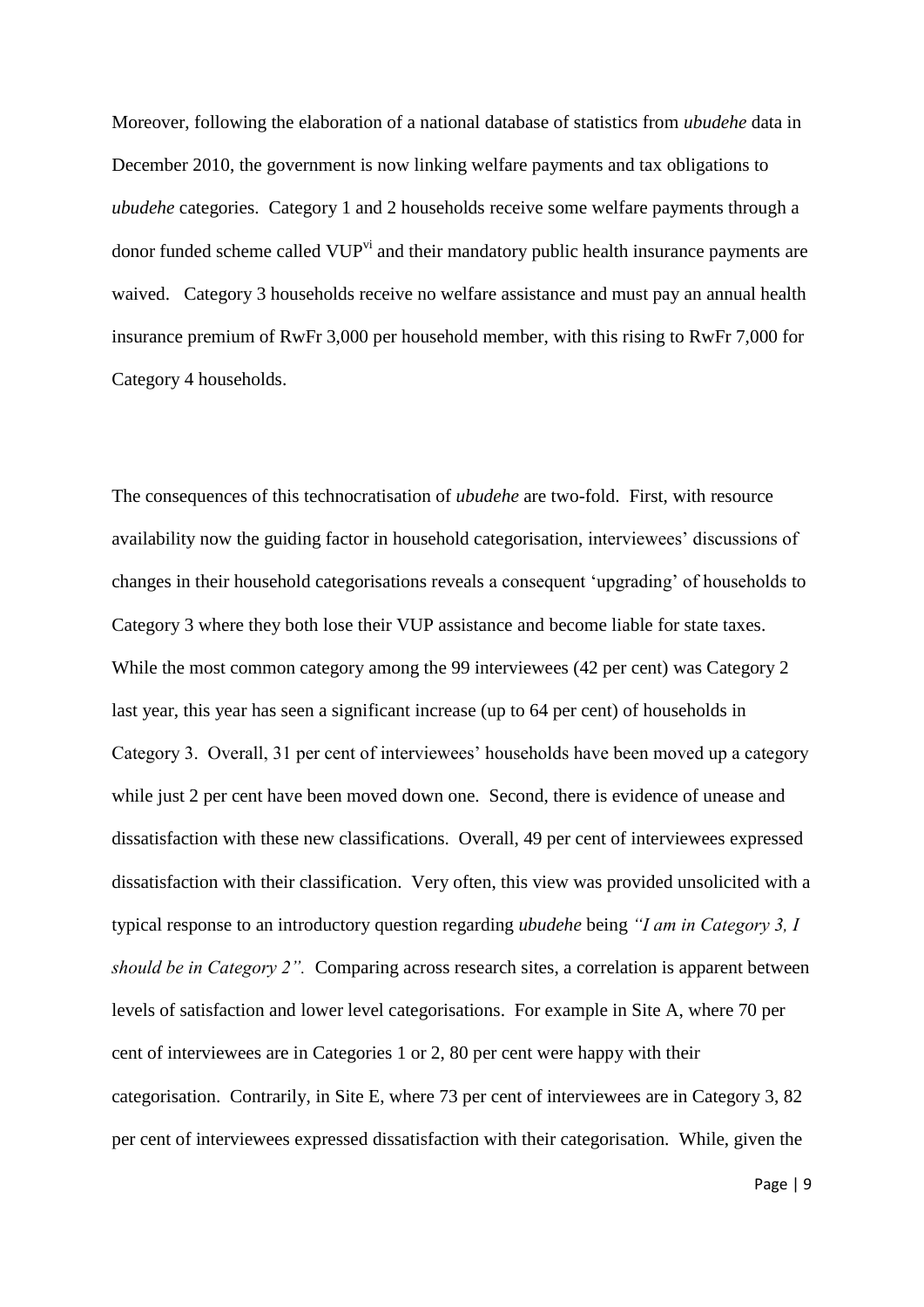small sample size, these figures in no way reflect overall *ubudehe* categorisations in the sites sampled nor indeed nationally, the findings do suggest a growing dissatisfaction with the state's increasing financial demands. As to *ubudehe's* demise, local officials and quite a number of civil society representatives argue that its spirit continues in the dialogue, discussions and planning sessions which take place at monthly *umuganda* meetings. This is discussed below.

#### *Umuganda*

*Umuganda* refers to the tradition, prevalent in the Great Lakes region since the colonial era, of obligatory communal labour on public projects. In Rwanda, *umuganda* labour works take place on the last Saturday morning of every month. Following the physical work, a meeting is held where, in theory, the communal work carried out that day is evaluated and plans for further works are discussed and agreed, together with community issues and plans more broadly. The issues raised at these meetings, officials stress, feed upward to cell, sector, and district plans with, every five years, a formal upward-planning process taking place for the development of the District Development Plan (DDP).

Clearly, for meaningful community participation to take place within any policy or planning sphere, there needs to be a well worked out system of ranking of preferences which is open, transparent, and follows a set of clearly defined criteria. Yet none of the local officials interviewed were able to outline any prioritisation process used. At more local levels, authorities suggested that issues raised in meetings in different cells and villages are the same. "*The priorities are similar. They are almost the same with all the cells so it is not like a*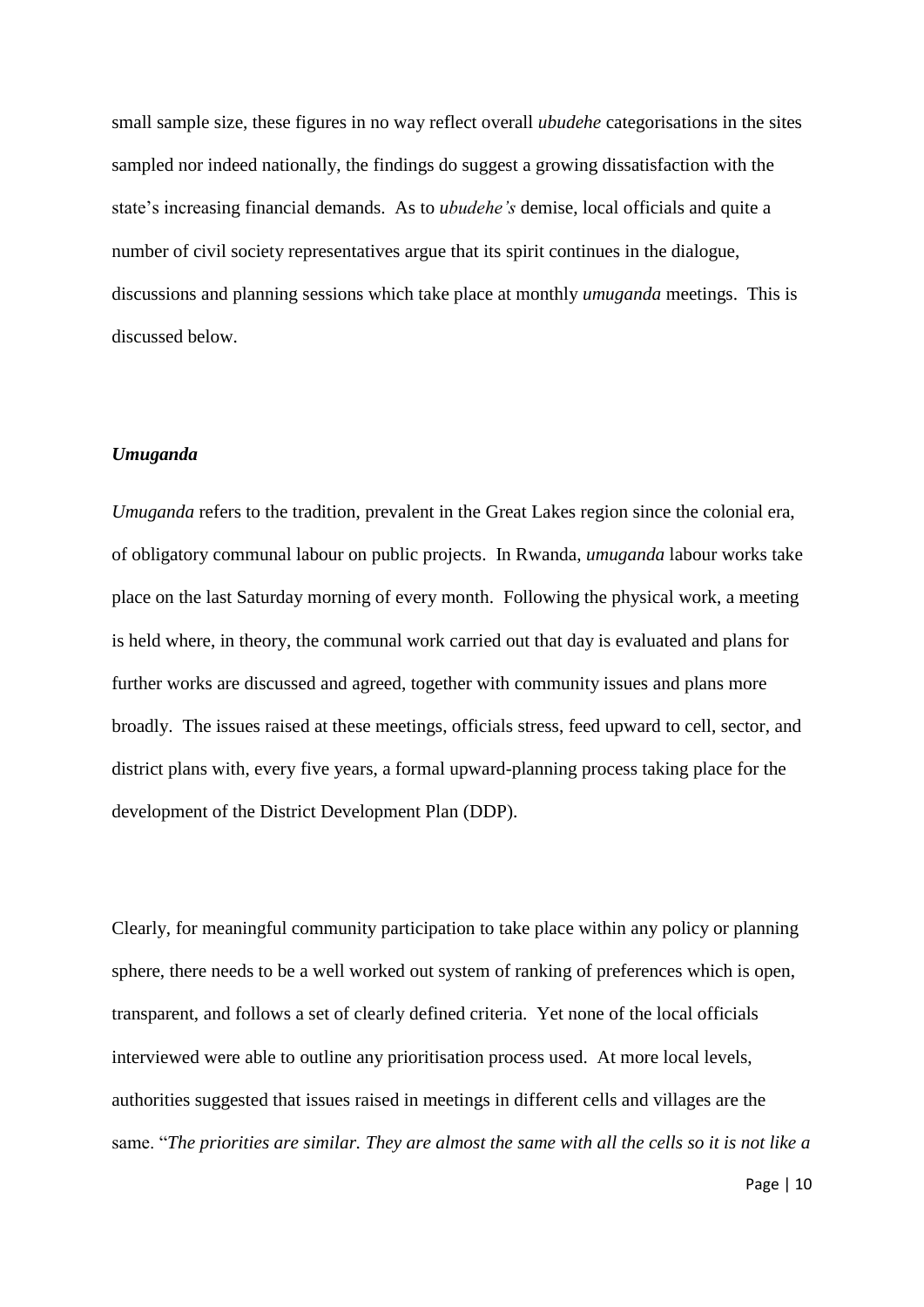*big problem how to prioritise. All the cells seem to be on the same level."* (Sector Executive Secretary, Site E). At district level, national (EDPRS) and international (MDG) frameworks were cited as important yet the link to local priorities remained unclear. Indeed, a representative from one of the donor agencies supporting decentralisation claims that the current 5-yearly district planning process, tellingly coordinated this time round by the Ministry of Finance rather than the Ministry of Local Government as is the norm, was conducted in considerable haste and constituted merely a desk-based exercise with no field visits or use of local plans of any sort.

Although the link between *umuganda* discussions and the planning process appears weak or non-existent therefore, discussions do indeed take place following the completion of communal labour. The form of communication acts (instructing, questioning, proposing, advocating, criticising etc.) and the discourses employed reveal much about local political relations. A structured observation of a monthly *umuganda* session in Kigali on February 23rd, 2013 confirmed interviewees" assertions that the main purpose of *umuganda* meetings is to instruct residents on the latest reform plans and their roles within these. The Kigali meeting took place outside the local government authority's office following several hours of communal work clearing ditches. Seven local officials and approximately 300 community members attended. Over the 50 minutes of the meeting, officials spoke for 40. Their contributions centred on two issues – the announcement of new taxes (for refuse and school maintenance) and fines (for failing to attend or bring a hoe to monthly *umuganda* sessions). The meeting included interventions from 12 community members (10 men, 2 women), with 6 of these insisting on the right to speak as the chair tried to bring proceedings to a close. Nine of these community interventions were queries relating to the new taxes, two related to a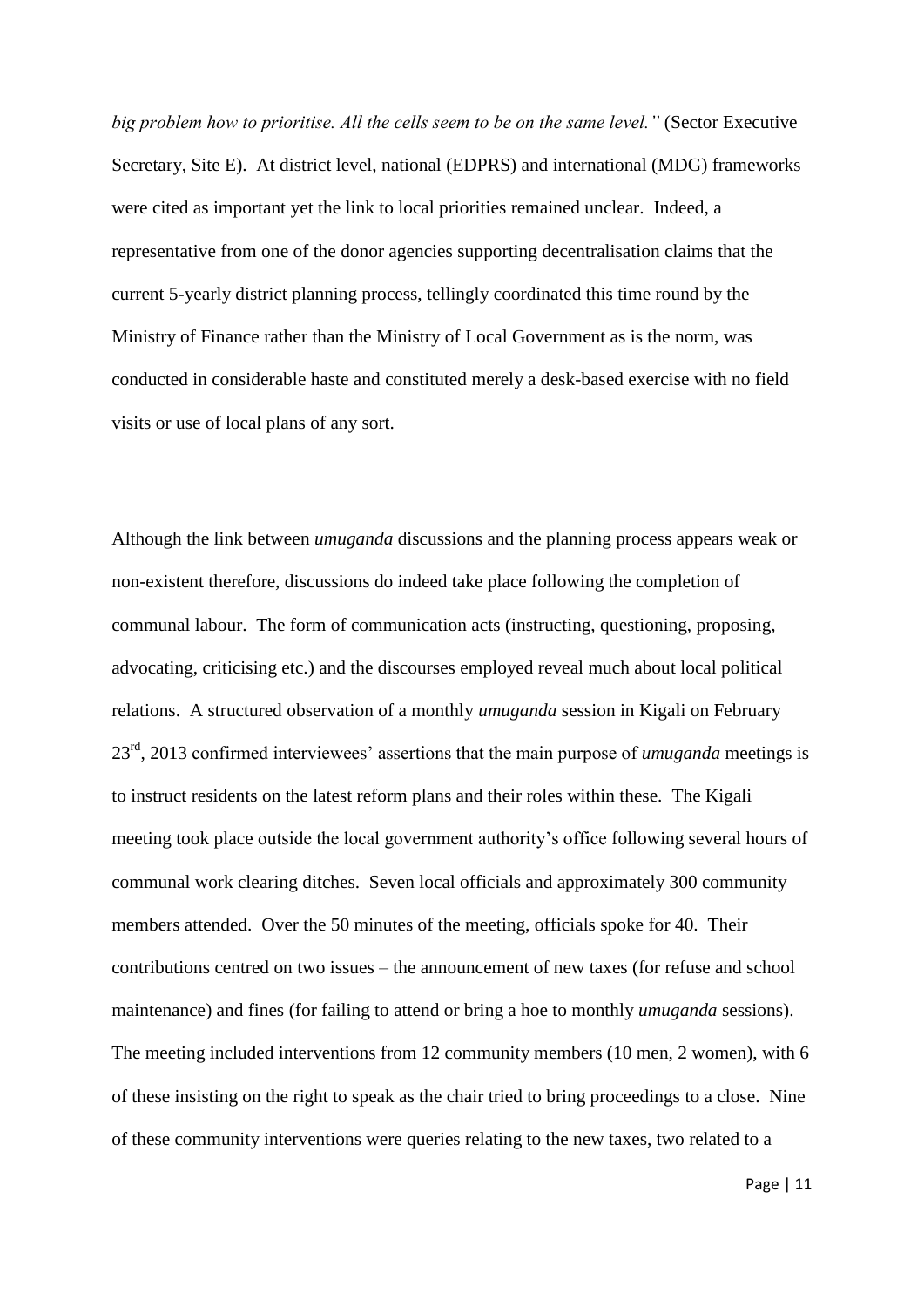local theft and the final one was a proposal (rejected as it is not in the DDP) to use next month's *umuganda* work to repair the local bridge. Overall, the substance, tenor and tone of local authority contributions stifled rather than facilitated debate and revealed paternalistic attitudes and disciplinary intent as officials repeatedly stressed the benefits of government reforms and the responsibility of all to contribute, rebuking those who questioned the announcements. There was, however, a lack of clarity on the precise costs of the new taxes and clearly, on a case by case basis, room for manoeuvre. For example, the education tax was initially announced as being a monthly tax of RwFr 5,000 per household. In response to a number of queries for more clarity (given, as participants noted, that a once-off "education tax" had been paid three months previously), it was then announced that it was to be a RwFr 3,000 annual payment. The amount appeared therefore, somewhat arbitrary. Moreover, officials then added that anyone experiencing difficulties paying this should *"go negotiate with*" their local authority leader. While this perhaps suggests some flexibility in local taxation rates, it also highlights a potential for abuse and clientelism. In response to these announcements, the substance and tenor of individual community contributions demonstrated considerable resistance to the escalating costs of these reforms. More broadly among those present, while announcements of new taxes invoked murmurs of dissent and disquiet, individual participants' queries in this regard were met with applause and good natured laughter. A telling moment came when the chair reprimanded attendees for only applauding individuals' queries regarding the announced taxes, but not the officials' responses. His request for applause for local officials was met with a stony silence.

These patterns are replicated in accounts of *umuganda* provided by individual interviewees although a somewhat high number of interviewees claim to have spoken. Overall, 65 per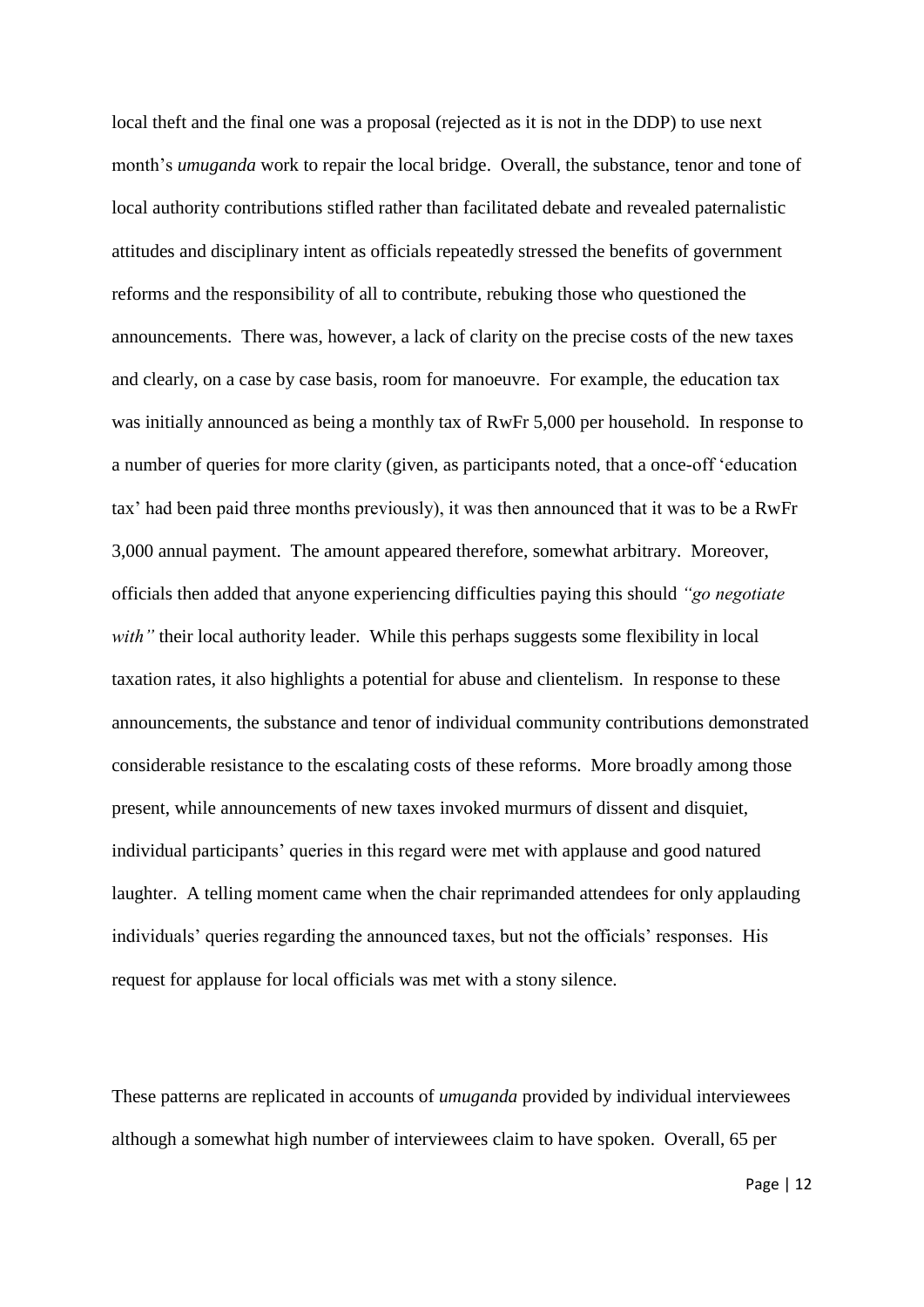cent of all male interviewees and just under 50 per cent of all females claim to have spoken at an *umuganda* meeting. They classify their interventions as being either complaints and/or questions regarding certain activities, projects or taxes announced by local leaders. In general, villagers characterise *umuganda* meetings as being the forum where local leaders communicate to them the latest government programmes and their role within these.

The scale and depth of the disciplined inclusion of communities into these programmes is demonstrated by local officials" frustration with what they term the "*mindset*" or "*mentality*" of the population who remain resistant to government programmes. As the following excerpts reveal, the aim is to inculcate new behavioural attributes through both instruction and direction as well as on-going scrutiny and surveillance to ensure imposed activities are carried out.

*When we are in development we need to change the peoples" mentalities... there is a population who thinks that everything should be carried out by the state. But they also have an important role which they have started to realise, which they did not know before. And so the process is to change their mentality to understand that they also can work, that they can also participate - there is a challenge within it of sensitisation.*

(District Vice-Mayor, Site D)

*The first job we have is to change the comportment and the mentality of the population. To do this is a process.*  Question: How do you change this mentality? *We do lots of meetings with the population. Through these meetings we tell the population what* [how] *we wish things to be.* We also do home visits to verify that *what we have said is being put into practice. We follow what the population does.* (Sector Executive Secretary, Site D – my emphasis)

*To deal with the population is not an easy thing. It is obvious that there might be some challenges. There are some that have this mindset that is not easy to change.*  Question: What is the mindset that is not easy to change?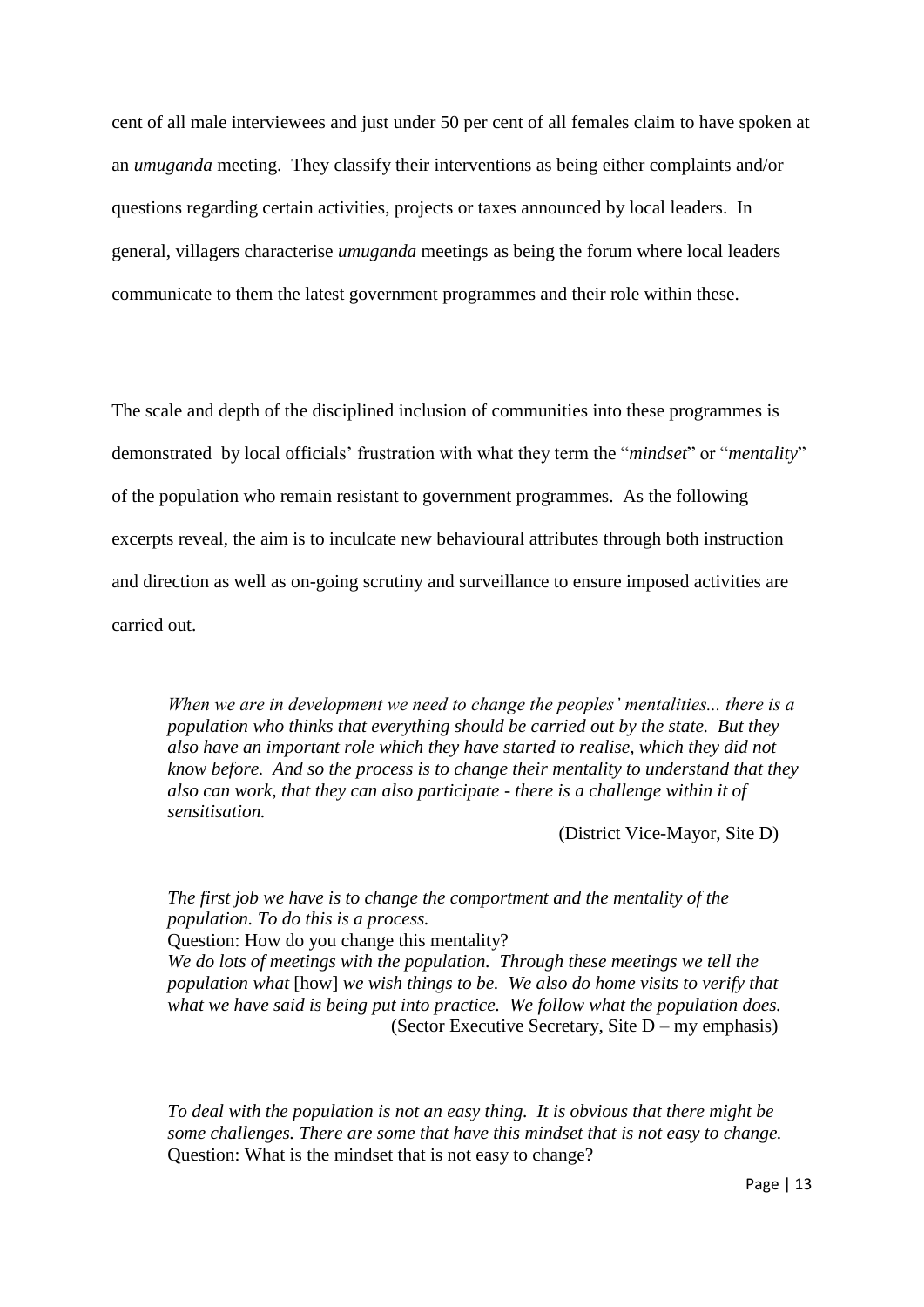*People who are too old, an old man, or those who have never been to school. They are the ones that we have to keep telling them to make so much effort to make change. We are in a country that is in a hurry. So there is an urgency in implementing government programmes and it can take an old man more time to understand and get the point.*

(Cell Executive Secretary, Site C – my emphasis)

Overall, although clearly a distance from the broad, open dialogue which some interviewees in Kigali assert takes place, findings relating to *umuganda* do demonstrate that a space exists for residents to voice their views. Perhaps more importantly, they appear keen to exercise this voice – most particularly in relation to dissent and concern on the growing personal costs of ongoing reforms. There is little evidence to suggest however, that these concerns are being heard and acted upon in broad policy terms - although, as noted above, individual representation to local officials to plead individual cases appears possible. Further evidence is provided in the next section to demonstrate this. .

#### *Community and local official priorities compared*

A simple comparison of community and local officials" priorities wherein both parties (in interview) were asked to rank, in order of priority, the most important, pressing issues in their areas, reveals clear differences between both groups. For community members, the top three issues (in order of priority - domestic conflict and violence; food security and land access; and access to health services (denied for those who fail to pay their annual health premium)) reflect the multidimensionality of poverty and its effects on psychological as well as physical wellbeing. For local officials, the top three issues (expansion and development of the government"s *"land consolidation"* programme (wherein individuals are instructed to pool their land to intensively cultivate specific crops as instructed by local agricultural extension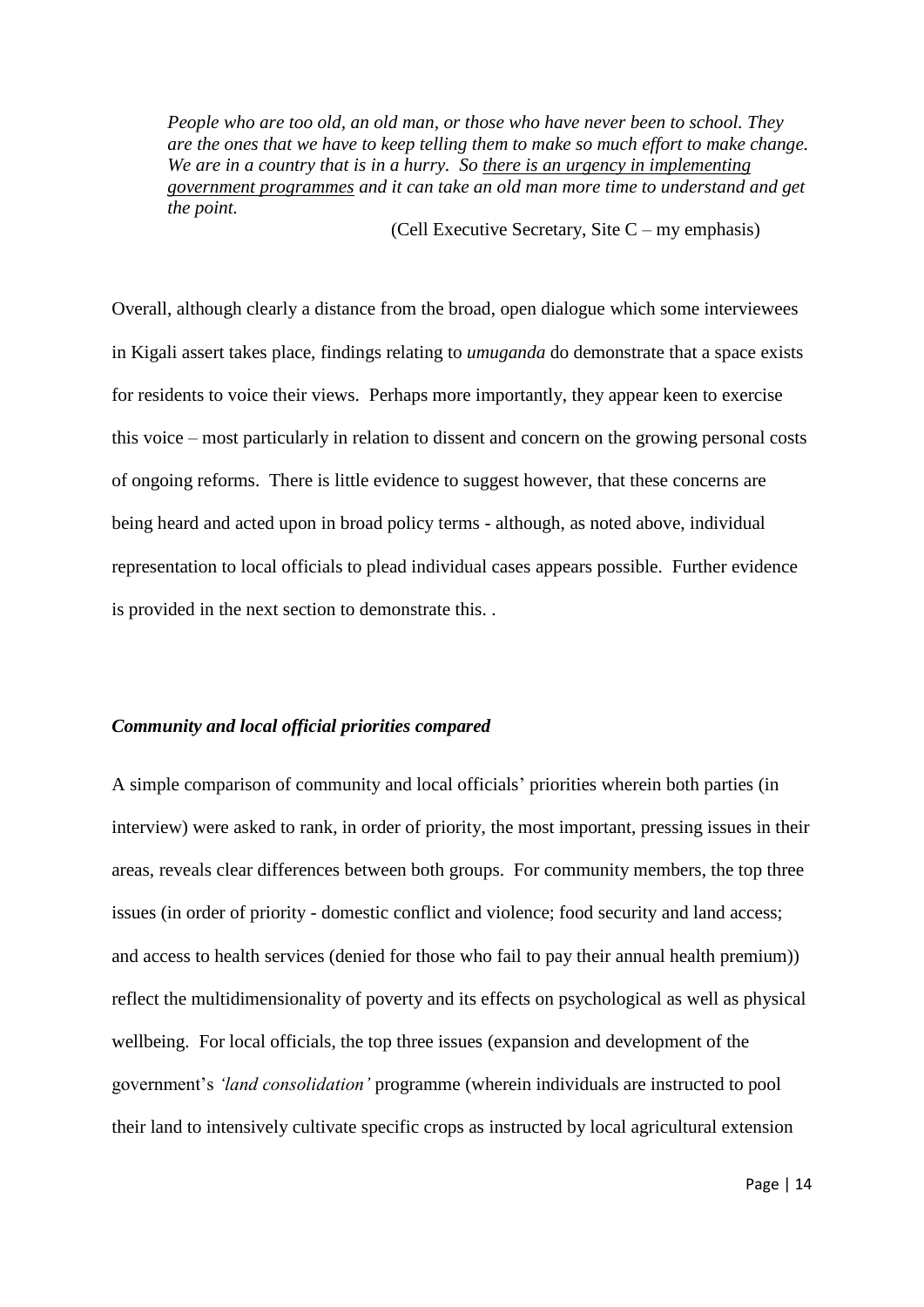agents); collection of annual health insurance premiums from all households; and the development of local savings and credit cooperatives) display an adherence to the national government's priorities (see GoR, 2013). Indeed, local officials note that a failure to meet 80 per cent of their targets (which, drawing from national priorities, include these three issues) means they lose their jobs, so clearly the pressures are immense. These differences between officials" and communities" priorities underscore the poor responsiveness and lack of effectiveness of the government"s reforms in meeting local needs. Yet, as we have seen, communities are being forced to share the costs of these reforms. The extent of this costsharing and its consequences are explored in the following section.

## **Revenue redistribution or revenue generation: Who pays?**

While the percentage of devolved resources to districts is reported to have increased to approximately 33 per cent of the national budget in recent years (MINALOC, 2013: 19), district budgets remain complex and opaque and figures for actual (as opposed to budgeted) expenditures are not, unlike in other countries, publicly available. Interviews with district budget officers and other officials revealed considerable confusion regarding both the provenance (direct ministerial transfers vs. block grants. vs. earmarked donor funds – these are all included together in budgets) and the destination (district, sector or cell – this information is not available) of devolved funds. A clear sectoral breakdown of expenditure (salaries, administration costs, education spending etc.) is also unavailable. In this context, it remains unclear how much national revenue is redistributed for local development. What is clear however is that households and communities contribute a substantial amount, both in the form of *umuganda* voluntary labour and in financial contributions. While *umuganda* 

Page | 15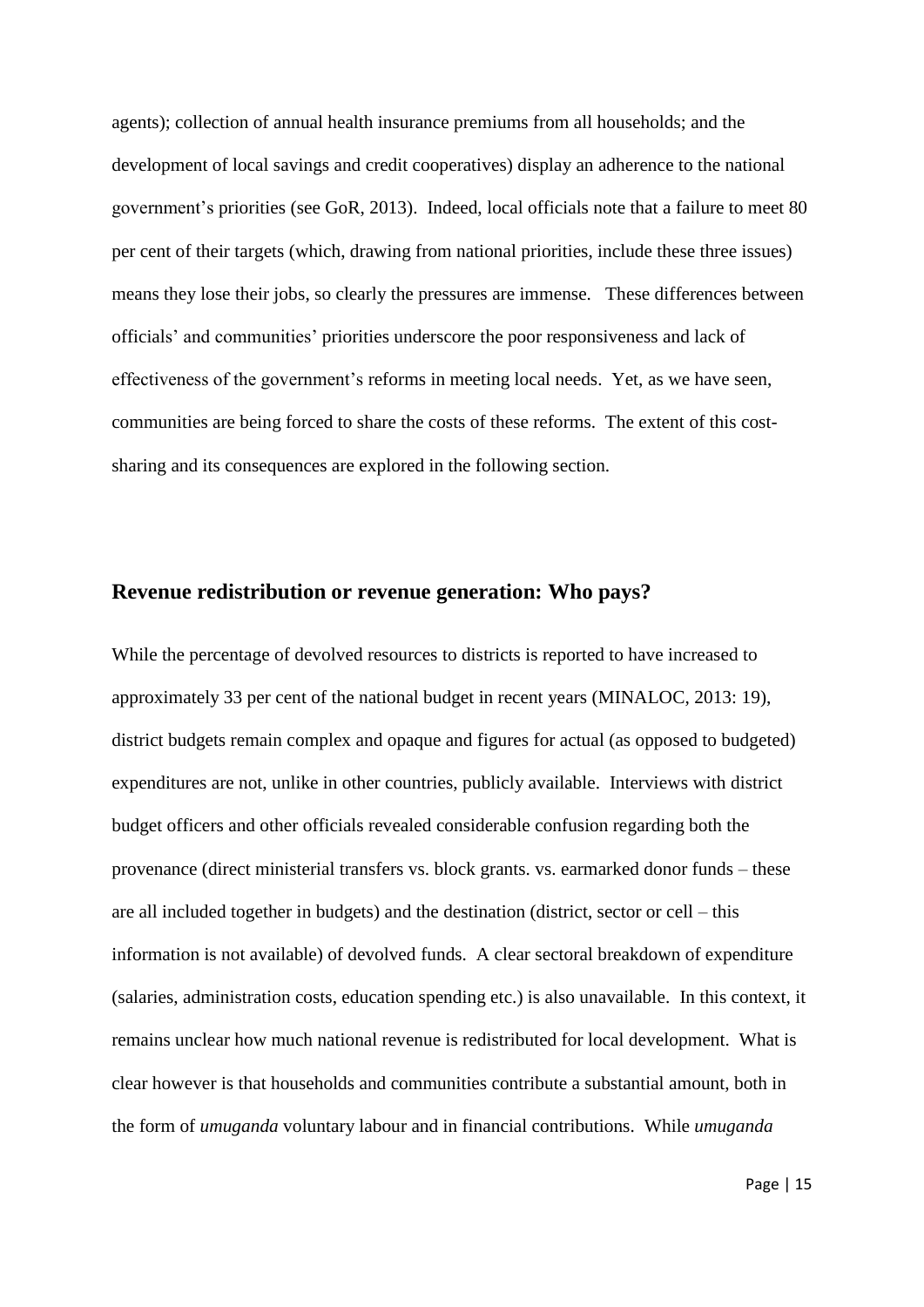works officially take place just once a month, in rural areas they are far more frequent. In the sites visited for this research, *umuganda* works were being organised 2-3 times a week. Many of these involved construction projects – schools, credit and savings facilities<sup>vii</sup> and offices for cell leaders<sup>viii</sup> were among the most common activities. Community participation in this context equals free labour for externally imposed programmes and projects and, as a sector leader explains below, it is the community and not the state who pays.

*The participation of the population, that is when you can use them well. For* [the] *construction of the bridge* [in the sector centre] *for example... For example, the credit and saving building was built by the population. There were no funds from the government or from any organisations. We just needed to mobilise the population and it was built.*

(Sector Executive Secretary, Site A)

As well as contributing labour, households are also required to financially contribute to a range of projects and programmes including local building projects, local services and the public health insurance scheme – the *mutuelle.* These payments prove extremely difficult for families and households which are already struggling to meet their daily requirements and are, as we have seen, a source of growing resentment and frustration. There are a number of reasons for this growing unease.

First, for many households it simply proves too difficult to manage to pay these obligatory contributions. One of the payments consistently highlighted – partly because of cost and partly because of worries over not being able to access health care – is the annual health insurance premium*.* As we have seen, with an increasing number of households being recategorised upward in the *ubudehe* scheme, the burden of payment for this scheme has shifted significantly away from the state and towards households. While some interviewees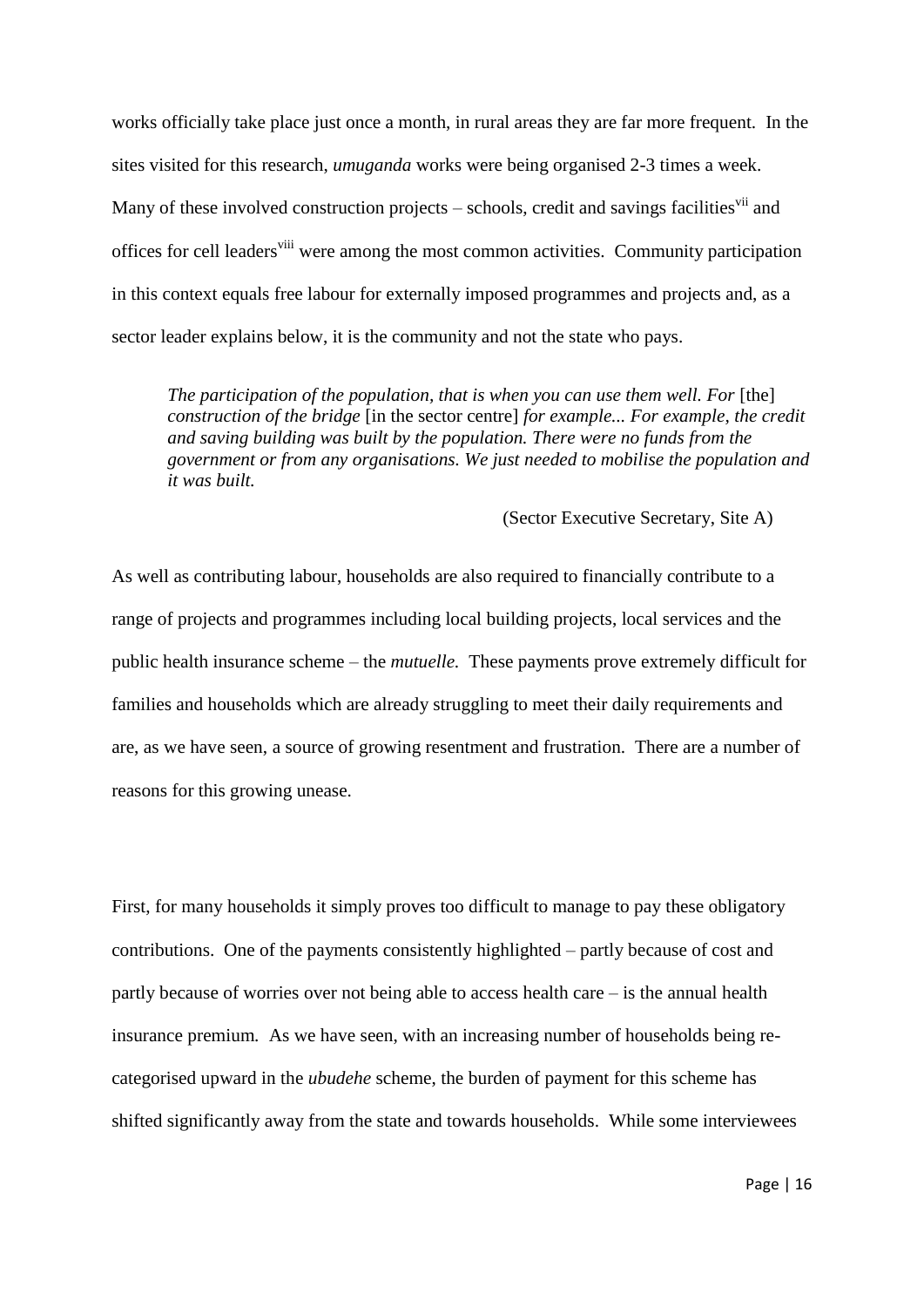related stories of coercion by local leaders in efforts to bring in these payments in previous

years (forcing households to sell livestock for example), a "softer" form of coercion involving

loans appears to be the current strategy. Two interviewees explain how they have managed.

*We have made associations* [groupings of a number of households] *and borrowed money from the bank to pay our mutuelle* [health insurance]*. All of us here have done this.*

(Interviewee, male, Site A)

*For the health insurance it is mandatory. You must pay this. Last year they brought us books from the bank. The cell leader brought these. So whenever you get* [FrRw] *500 you take this to the village chief. He takes the money and he signs that he has deposited this. So by the time of buying a new health insurance, they saw how much we had deposited. If we had not deposited enough, they* [cell authorities] *would lend us the money. So now some of us are paying back for this.*

(Interviewee, female, Site B)

For particularly vulnerable households (*ubudehe* categories 1 and 2), there are reports of VUP welfare payments being used to pay taxes as they are introduced - thus re-absorbing scarce redistributed resources back to the centre. A representative from one of the international agencies supporting one of the social welfare programmes outlines the problem.

*I want to talk about the extent to which households have free choice in how they use those* [welfare] *resources in the current context. For example in our programme*, *when it was in full pelt, if you talked to people about what they spend their money on, a lot of it was spent on iron sheeting for their roofs* [an obligatory purchase last year when thatch roofs were outlawed]*. This is a very delicate area and it"s a very tricky one but I think there is something there about the extent to which households have full control of the choices they make and about the resources they receive when local space is so controlled by the sector administration in terms of how a household behaves and the contributions they have to make.*

(Representative of international agency, Kigali)

Second, there is considerable lack of clarity around local budgets. In contrast to decentralised

Page | 17 arrangements in neighbouring Burundi and the DRC, in Rwanda there is no legal provision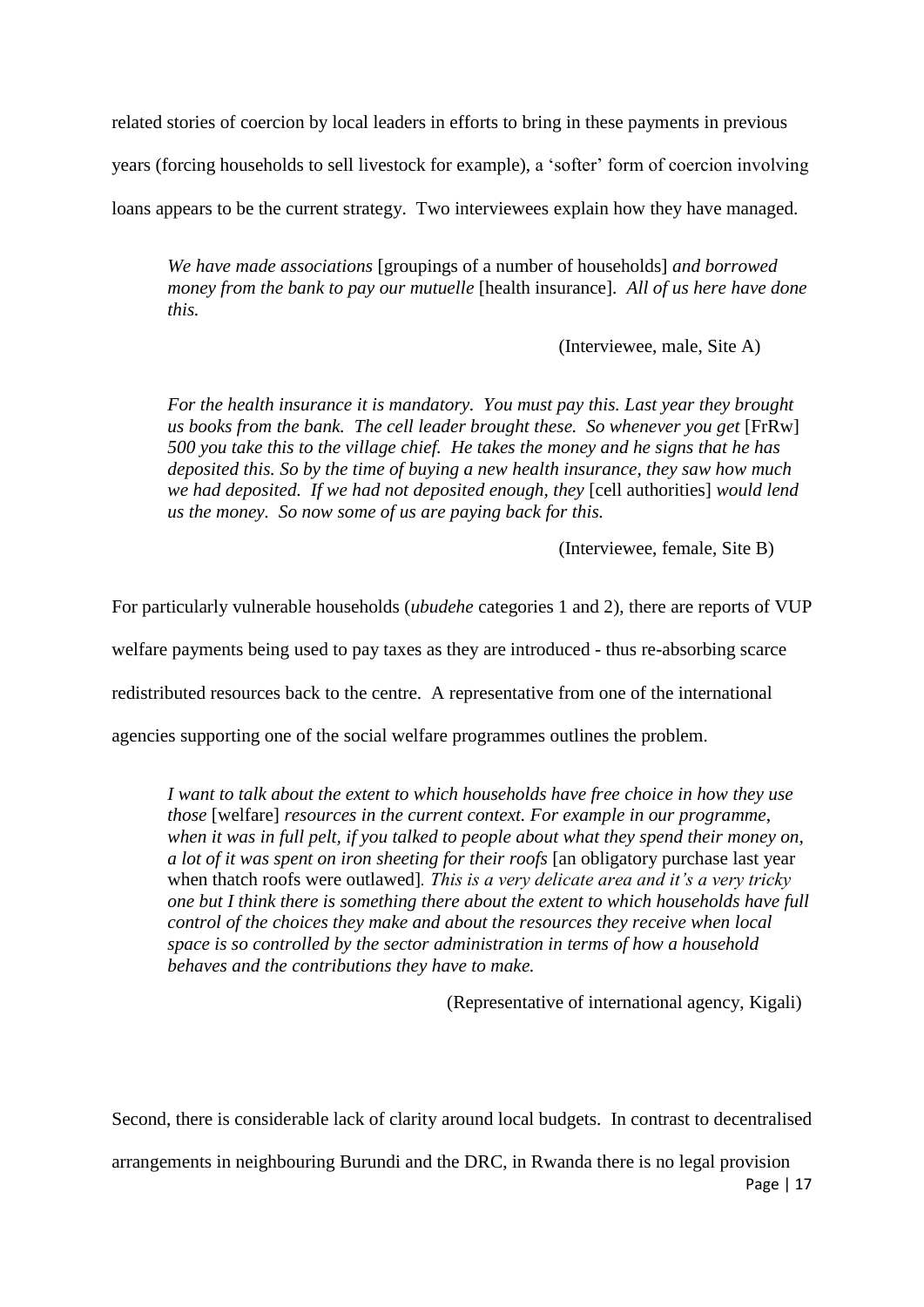for making the district budget public. Moreover, while district meetings themselves are technically public (Article 36, GoR, 2006), public notice of these meetings is never provided and the public never attends. None of the 99 villagers interviewed for this research was aware of when district meetings are scheduled and none had ever attended such a meeting. Consequently, community members are not familiar with even the broad contours of local budgets, including sectoral allocations.

Third, it remains unclear to citizens how much of the collected taxes are actually used as they should be. Moreover, taxes can be negotiated on a one-to-one basis with local authorities. As one interviewee notes:

*You have to pay for the community policing. Do a simple calculation. You pay 1000 per month. And this is an area of 800 households so it is already 800,000. And imagine, the guy earns maximum 15,000 per month. And they have 5 people. So that"s 75,000. So what happens with the 725,000 FrRw? Nobody knows. And this is just one contribution. Then you have to pay here and you have to pay there. And it"s always more and more and more. And you don"t know what"s happening with the money.* 

While President Kagame exercises a strict no tolerance policy for corruption at national level, there are broad allegations of small scale corruption or "*manipulation*" at local levels, in part exacerbated by the reliance on voluntary labour from local leaders at the most local levels and in part by the clientelist nature of local leadership (interviews Kigali, see also IRDP, 2011).

And fourth, as we have seen in the account of the *umuganda* meeting in Kigali, people complain that the number and amount of these contributions are rapidly escalating. This is borne out by the government"s own plans for local revenue generation. The revised Decentralisation Policy notes the low level of revenue generation at local level and is aiming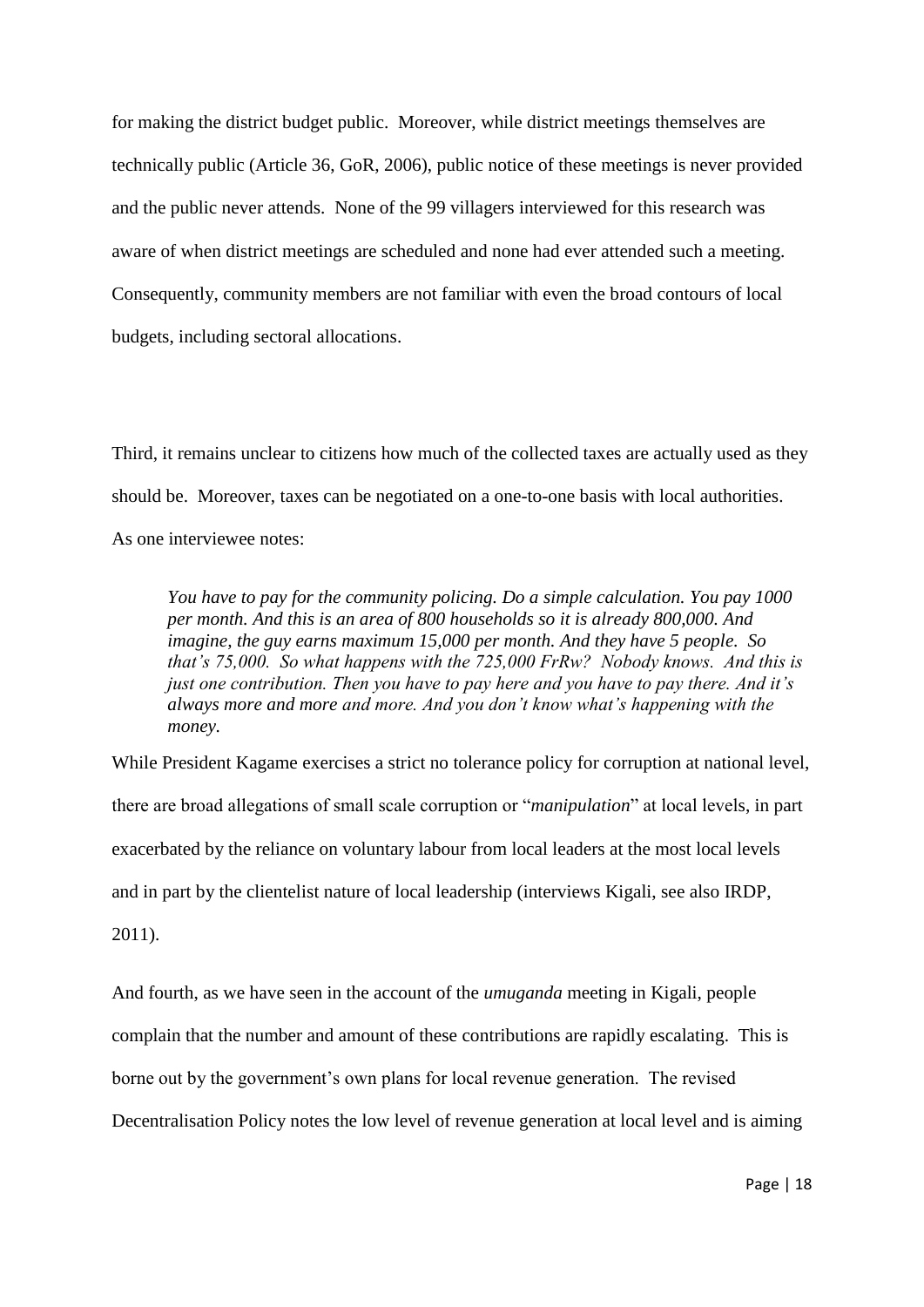to increase this significantly. "*It is anticipated that with effective tax administration, within the first year of implementing the LG tax law, local government revenues will increase from the present RwF 16 billion to as much as RwF 90 billion*." (MINALOC, 2013: 19). In addition, in the wake of aid cuts at the beginning of 2013, the government introduced a new tax to fund a new *Rwanda Development Fund.* Under this scheme, public servants must pay a months' salary per annum (or a  $12<sup>th</sup>$  of their salary). It has since been expanded for all salaried employees including those in poorly remunerated jobs. While this payment is still called "voluntary", interviewees note that there is no such thing as a voluntary contribution, "*It is called voluntary but it is not. Even X, he was told that he had to contribute and that he didn"t have a choice. The umudugudu* [village] *chief came around with a list and said "this is what your neighbour paid". And he just had to do it. If you don"t sign and pay, then you are in trouble."*

Taken together, the findings indicate that while space is provided for local communities to voice their views, opinions and concerns, little attention is paid to these as local government officials, tied to centrally driven targets and programmes, continue their disciplining and soft coercion of local communities. With the costs of centrally driven reforms shifting to communities, the pressures on and disquiet among these communities are growing. Moreover, while some reforms certainly do address some community needs – for example agricultural production – there is a clear mismatch between the majority of priorities of local authorities and those of communities. As popular disquiet and unease with this situation grow, they raise questions in relation to the longterm impact of local reform politics on government legitimacy. These questions are pertinent to both the "good enough governance" agenda and to the nature and dynamics of evolving developmental states.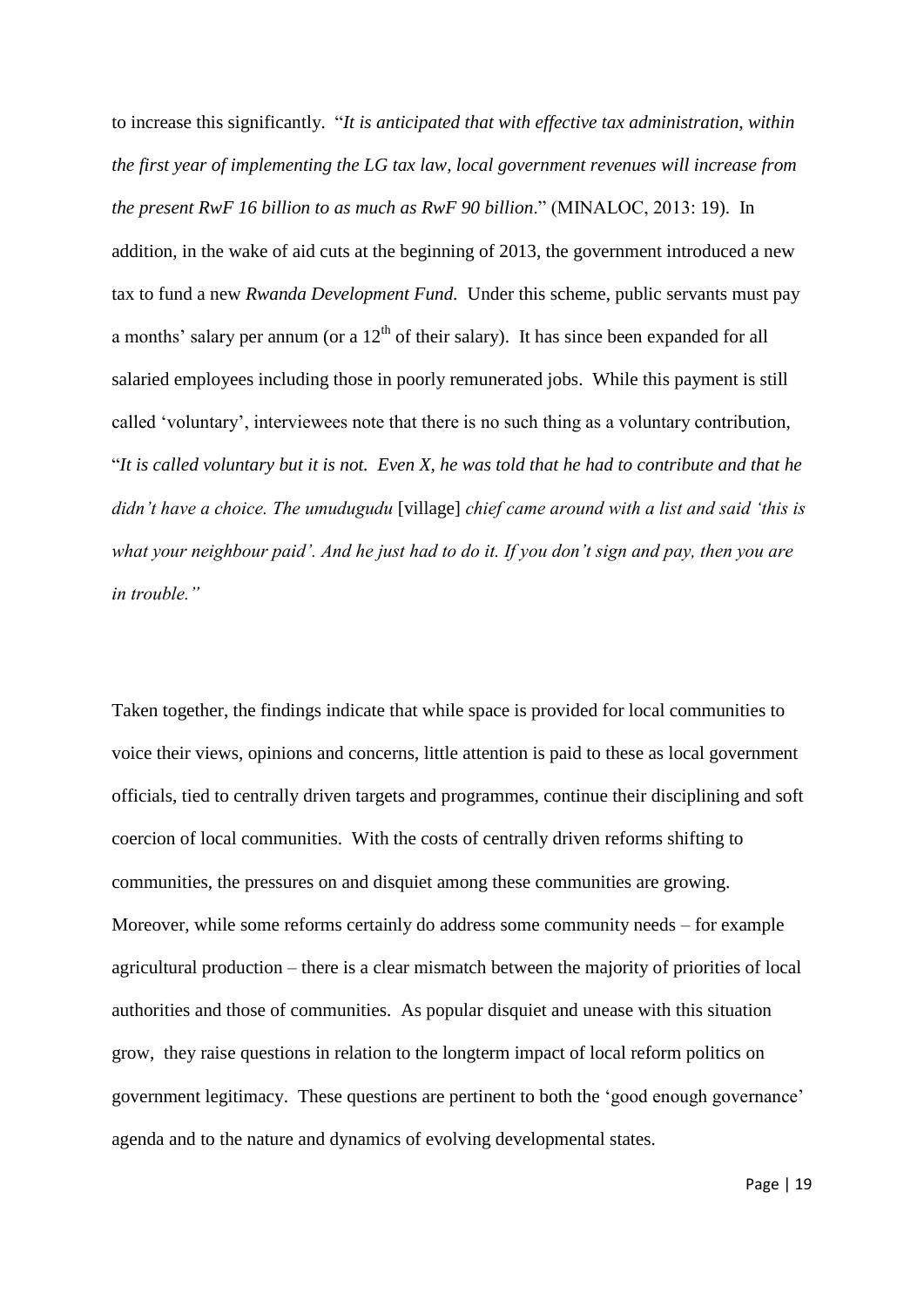# **Conclusion: When is "***Good enough governance***" good enough ?**

Reflecting on international donors' acceptance if not tacit approval of the strongly authoritarian nature of the Kigali regime, a number of commentators suggest that donors are more concerned with developmental outcomes and meeting the MDGs than with governance *per se* in the country (Beswick, 2010; Hayman, 2011; Zorbas, 2011). This is corroborated in interviews with donors conducted for this research where, although some concerns were expressed in relation to authoritarian governance practices at national level, it was broadly assumed that far more freedom and tolerance is allowed at local levels. It would appear that the international community in Kigali is implicitly, if not explicitly, influenced by the "*good enough governance*" agenda. A problem here however is that it remains unclear what "*good enough governance*' really means. Does it mean, as suggested by Booth and colleagues, ignoring local political dynamics and relations altogether? Or is there some middle ground in terms of prioritisation of focus and resources that should be considered? If the former, while, as noted above, sympathetic to the argument that promoting liberal-democratic norms and institutions regardless of context is unhelpful and ineffective, the findings from this research resonate with the lessons of history in highlighting the dangers of a national elite focus alone which ignores the evolving dynamics of local state-societal relations.

Specifically, this research has demonstrated that the increasing centralisation of deliberation and decision-making on local development priorities coupled with the growing pressures and demands on local communities to invest – physically and financially – in their own development as dictated by the ruling regime's fast-track developmental programme is leading to growing levels of popular disquiet and dissent. This necessarily raise questions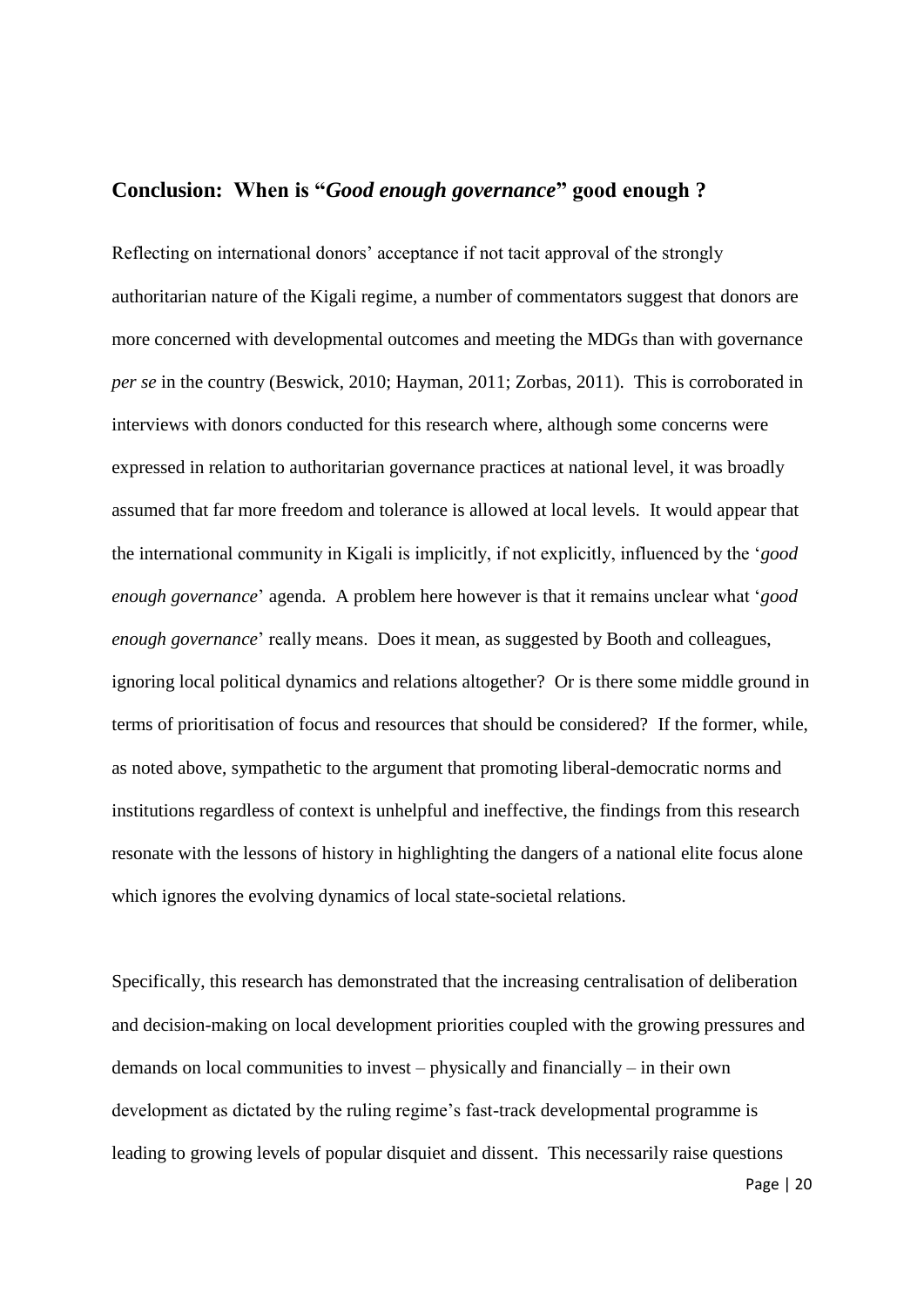regarding the level of embeddedness and legitimacy of the regime and therefore the sustainability of its development project, To return to the questions posed at the outset, the findings suggest that an authoritarian or "illiberal" state can indeed be developmental, but that this comes at not inconsiderable cost to both its citizens and its own legitimacy. Rwanda"s neo-developmentalist experiment is certainly ambitious. However, when considered in the broader context of the careful management and negation of historic and ongoing ethnic and centre-periphery animosities within Rwanda, it remains to be seen whether the country"s governance culture will prove "*good enough*" for its nine million citizens who are, in more ways than one, heavily invested in the country's future.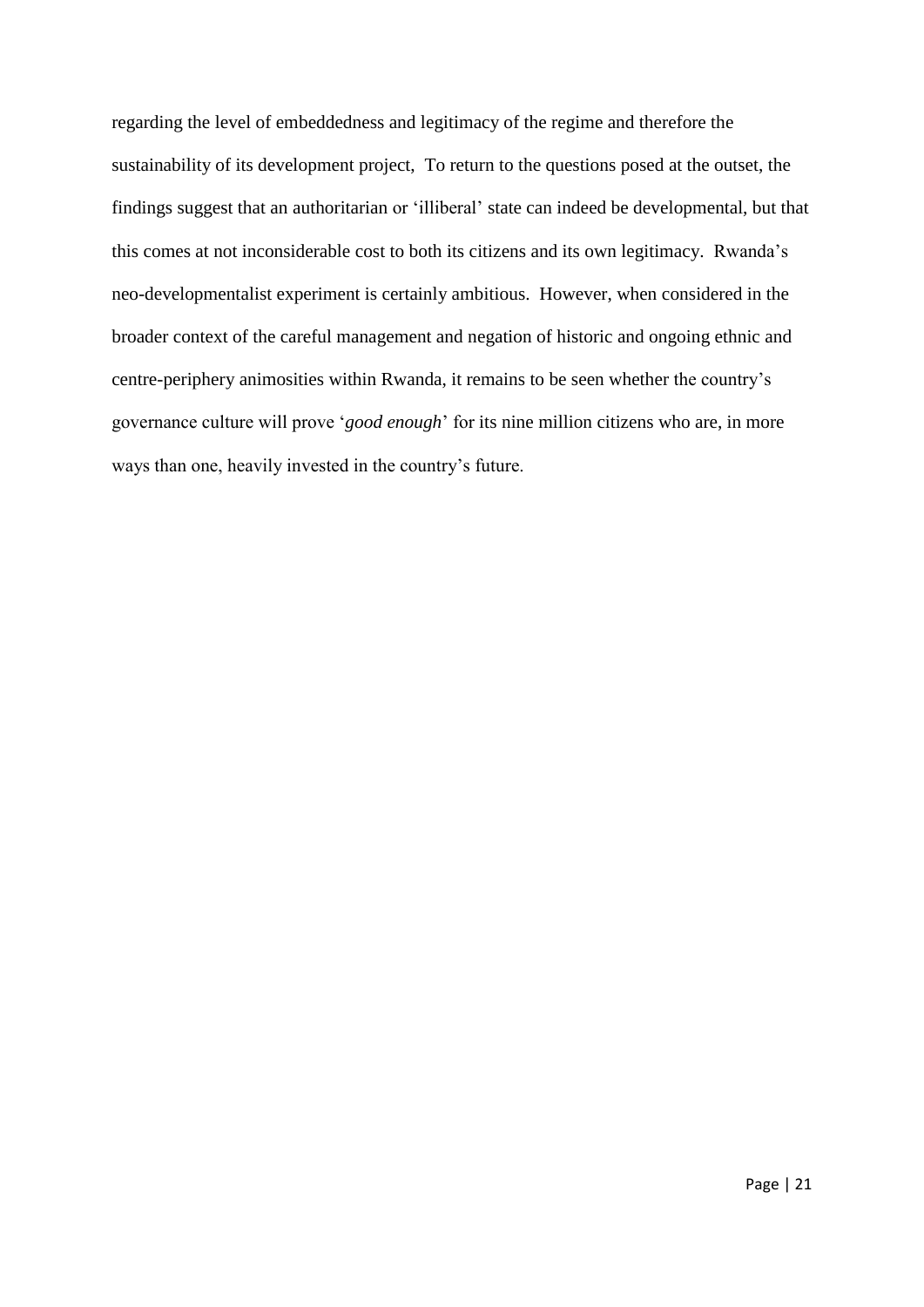### **Bibliography**

Ansoms, A. (2008) "Striving for Growth, Bypassing the Poor? A Critical Review of Rwanda"s Rural Sector Policies", *Journal of Modern African Studies,* 46(1), pp. 1-32.

Ansoms, A. (2009) "Re-Engineering Rural Society: The Visions and Ambitions of the Rwandan Elite", *African Affairs,* 108 (431), pp. 289-309.

Ansoms, A. (2011) "Rwanda"s Post-Genocide Economic Reconstruction: The Mismatch between Elite Ambitions and Rural Realities", *Remaking Rwanda: Statebuilding and Human Rights after Mass Violence,* Eds. Scott Straus and Lars Waldorf, Madison, Wisconsin: University of Wisconsin Press, pp. 240-251.

Ansoms, A. and D. Rostagno (2012) "Rwanda"s Vision 2020 halfway through: What the eye does not see", *Review of African Political Economy,* 39(133), 427-450.

Berdal, M. (2009) *Building Peace after War*, London and New York: Routledge.

Beswick, D. (2010) "Managing dissent in a post-genocide environment: the challenge of political space in Rwanda", *Development and Change,* 41(2), pp. 225-251.

Booth, D. (2011) *Governance for Development in Africa: Building on what works*, Policy Brief 01, London: Overseas Development Institute / Africa Power and Politics Programme.

Booth, D. and F. Golooba-Mutebi (2012) "Developmental patrimonialism? The case of Rwanda", *African Affairs*, 111(444), pp. 379-403.

Booth, D. and F. Golooba-Mutebi (2014) *How the international system hinders the consolidation of development regimes in Africa,* Working Paper 04, London: London: Overseas Development Institute / Africa Power and Politics Programme.

Clark, P. (2010) *The Gacaca Courts - Post-Genocide Justice and Reconciliation in Rwanda: Justice without Lawyers,* Cambridge University Press: Cambridge.

Crisafulli, P. and A. Redmond (2012) *Rwanda Inc.: How a devastated nation became an economic model for the developing world,* Basingstoke: Palgrave Macmillan.

Desrosiers, M.E and S. Thomson (2011) "Rhetorical legacies of leadership: projections of "benevolent leadership" in pre- and post-genocide Rwanda*" Journal of Modern African Studies,* 4(3), *pp.* 429-453.

Edigheji, O. (2005) *A Democratic Developental State in Africa?: A concept paper,*  Johannesburg: Centre for Policy Studies.

Ensign, M. and W. Bertrand (2009) *Rwanda: History and Hope,* Lanham, Maryland: University Press of America.

Evans, P. B. (1995) Embedded Autonomy: States and Industrial Transformation. Princeton, NJ: Princeton University Press.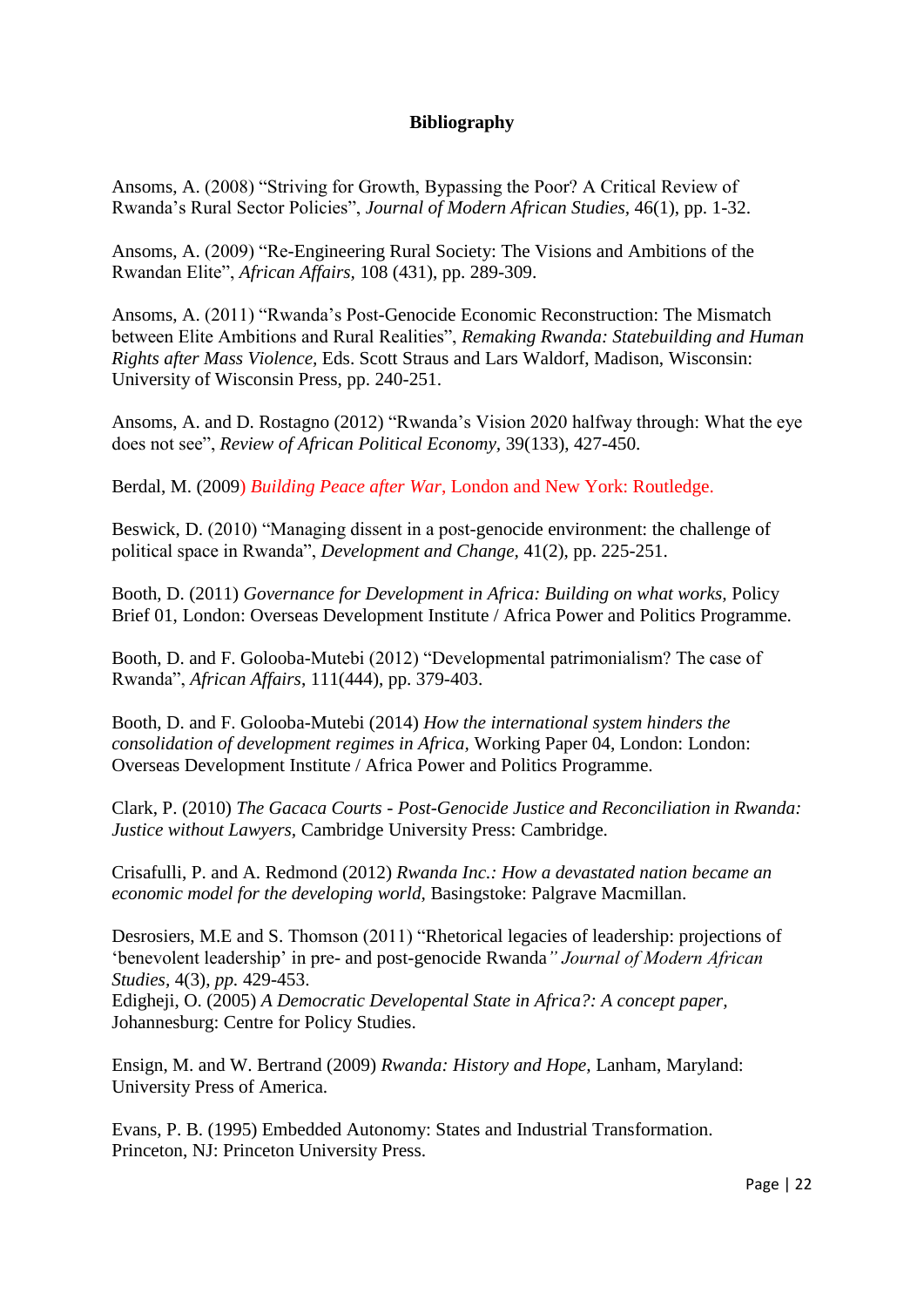Evans, P. B. (2008) *In Search of the 21st Century Developmental State,* Working Paper 04, Sussex: University of Sussex.

Frère, M.S., S. Kururu, B. Tiéfolo and J.P. Uwimana (2010), *La Couverture de l"Actualité Régionale par les Médias des Grands Lacs*, Paris: Editions de l"Institut Panos Paris.

Fritz, V. and A.R, Menocal (2007) "Development States in the New Millennium: Concepts and challenges for the new aid agenda", *Development Policy Review,* 25(5), 531-552.

Gökür, N. (2012) *Rwanda"s ruling party-owned enterprises: Do they enhance or impede development?,* Discussion Paper 3, University of Antwerp: Institute of Development Policy and Management, October 2012.

Golooba-Mutebi, F. (2008) "Collapse, war and reconstruction in Rwanda: an analytical narrative on state-making", *Working Paper 2*, London: Crisis States Research Centre, London.

Gourevitch, P. (2009) "The Life After", *New Yorker*, May 4<sup>th</sup>, 2009.

Government of Rwanda (2000) *Vision 2020,* Kigali: Government of Rwanda.

Government of Rwanda (2013) *Economic Development and Poverty Reduction Strategy 2013-2018: Shaping our Development,* Kigali: Government of Rwanda.

Hayman, R. (2011) "Funding Fraud? Donors and Democracy in Rwanda", in *Remaking Rwanda: Statebuilding and Human Rights after Mass Violence,* Eds. Scott Straus and Lars Waldorf, Madison, Wisconsin: University of Wisconsin Press, pp. 118-131.

IMF (2013) "Public Information Notice (PIN) No. 13/30 March 19, 2013", Available at: http://www.imf.org/external/np/sec/pn/2013/pn1330.htm.

Ingelaere, B. (2010) "Do we understand life after genocide? Centre and Periphery in the construction of knowledge in postgenocide Rwanda", *African Studies Review,* 53(1), pp. 41- 59.

IRDP (2011) *La Participation Citoyenne: Un des Enjeux de la Democratisation au Rwanda*, Kigali: l"Institut de Recherche et de Dialogue pour la Paix.

Jones, W., R. Soares de Oliveira, and H. Verhoeven (2013) *Africa"s Illiberal Statebuilders,*  Working Paper 89, Oxford: Oxford University Department of International Development, Refugee Studies Centre.

Kinzer, S. (2008) *A Thousand Hills: Rwanda"s Rebirth and the Man Who Dreamed it,*  Hoboken, New Jersey: John Wiley and Sons.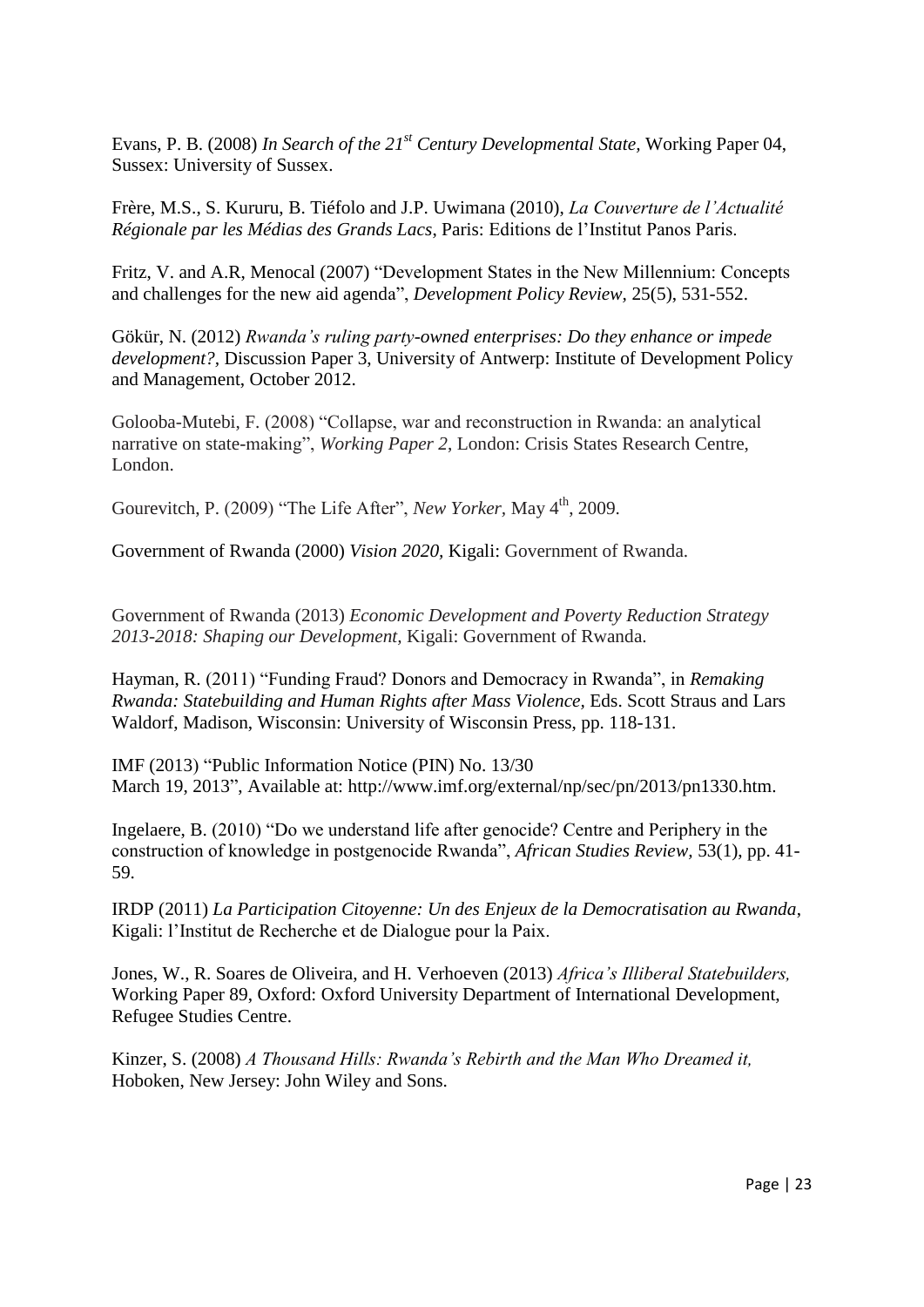Menocal (2011) "State Building for Peace: a new paradigm for international engagement in fragile states?", *Third World Quarterly,* 32(10), pp. 1715-1736.

Meynes, P. and C. Musamba (2010) *The Developmental State in Africa: Problems and Prospects,* Report 101, Duisberg: Institute for Development and Peace, University of Duisberg-Essen.

MINALOC (2013) *Revised Decentralisation Policy,* Kigali: Ministry of Local Government.

MINALOC (n.d.) *Ubudehe to fight poverty,* Kigali: Ministry of Local Government and the National Poverty Reduction Programme.

Newbury, C. (2011) "High Modernism at the Ground Level: The *Imidugudu* Policy in Rwanda", in *Remaking Rwanda: Statebuilding and Human Rights after Mass Violence,* Eds. Scott Straus and Lars Waldorf, Madison, Wisconsin: University of Wisconsin Press, pp. 223- 239.

Pottier, J. (2002) *Re-imagining Rwanda : Conflict, Survival and Disinformation in the Late Twentieth Century, Cambridge,* UK: Cambridge University Press.

Prunier, G. (2011) *From Genocide to Continental War: The "Congolese" Conflict and the Crisis of Contemporary Africa, London: Hurst and Co., 2<sup>nd</sup> edition.* 

Purdeková, A. (2011) "Even if I am not here, there are so many eyes: surveillance and state reach in Rwanda", *Journal of Modern African Studies,* 49(2), pp. 475-497.

Reyntjens, F. (2004) "Rwanda, Ten Years On: From Genocide to Dictatorship", *African Affairs,* 103, pp. 177-210.

Reyntjens, F. (2009) *The Great African War: The "Congolese" conflict and the crisis of contemporary Africa,* Cambridge: Cambridge University Press.

Reyntjens, F. (2010) "Constructing the Truth, Dealing with Dissent, Domesticating the World: Governance in Post-Genocide Rwanda", *African Affairs,* 110 (438), pp. 1-34.

Routley, L. (2014) "Developmental States in Africa?: A Review of On-going Debates and Buzzwords, *Development Policy Review,* 32(2), pp. 159-177.

Shah, A. (2013) "Participatory numbers, community decision making and policy design: The practice and potential of Ubudehe statistics in Rwanda" *Who Counts? The Power of Participatory Statistics,* Ed. Jeremy Holland, Warwickshire: Practical Action Publishing.

Stansell, C. (2009) "The Aftermath and After", *New Republic*, September 5<sup>th</sup>, 2009.

Straus, S. (2006) *The Order of Genocide: Race, Power and War in Rwanda,* Ithaca, New York: Cornell University Press.

UNDP (2013) *Human Development Report 2013,* New York: United Nations Development Programme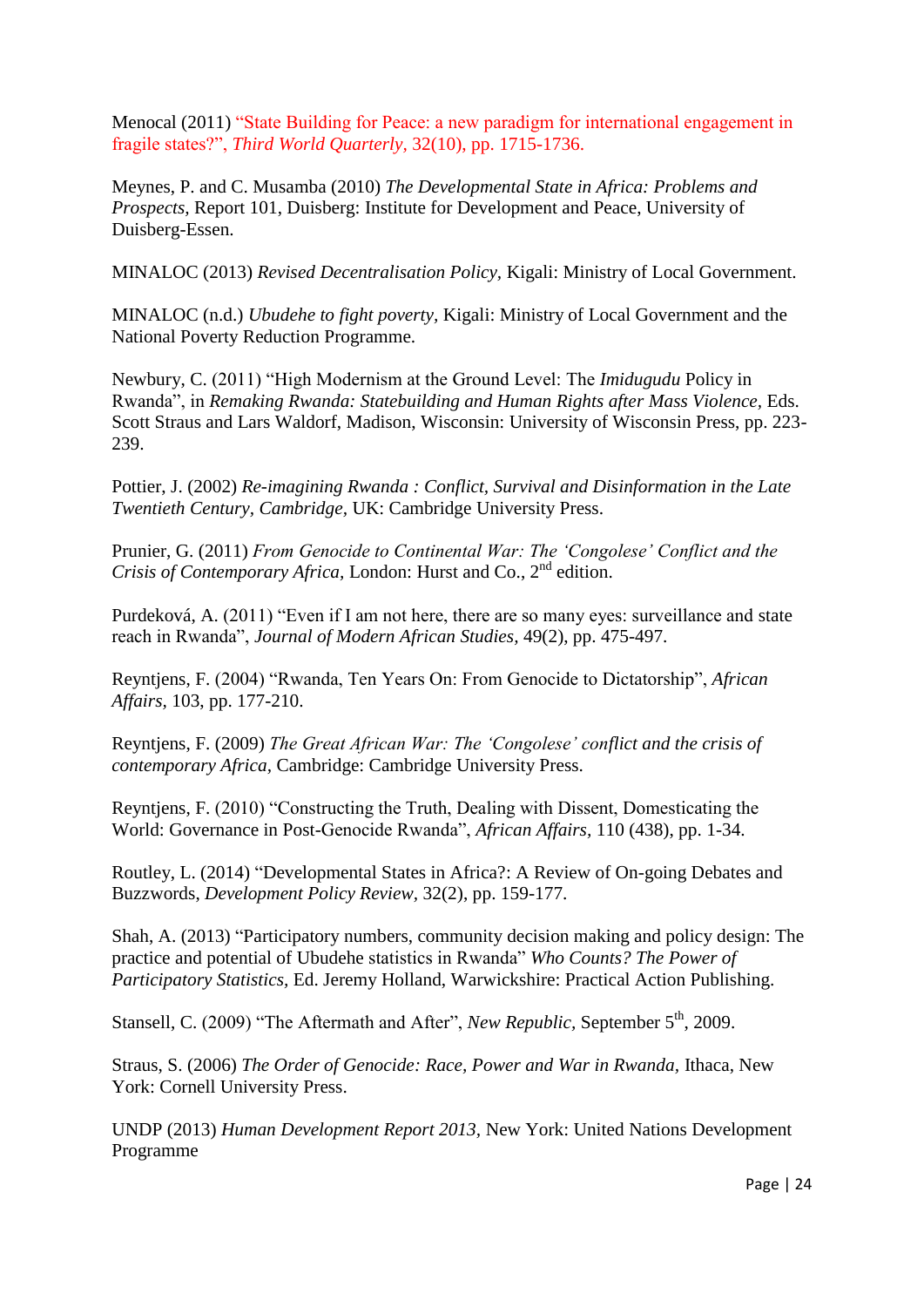United Nations Security Council (2012) *Letter dated 18 May 2012 from the Group of Experts on the Democratic Republic of the Congo,*  [http://allafrica.com/download/resource/main/main/idatcs/00040390:72d344b708c2f7053f227](http://allafrica.com/download/resource/main/main/idatcs/00040390:72d344b708c2f7053f2273e2a5a8ff79.pdf) [3e2a5a8ff79.pdf.](http://allafrica.com/download/resource/main/main/idatcs/00040390:72d344b708c2f7053f2273e2a5a8ff79.pdf)

Van Tilburg, P. (2008) "Decentralisation as a stabilising factor in Rwanda", in Gordon Crawford and Christof Hartmann (eds.), *Decentralisation in Africa: A Pathway out of Poverty and Conflict?,* pp. 213-232, Amsterdam: Amsterdam University Press.

Waldorf, L. (2011) "Instrumentalising Genocide: The RPF"s Campaign against "Genocide Indeology"", in *Remaking Rwanda: Statebuilding and Human Rights after Mass Violence,*  Eds. Scott Straus and Lars Waldorf, Madison, Wisconsin: University of Wisconsin Press, pp. 48-66.

World Bank (2011) *Security, Conflict and Development: World Development Report 2011:*  Washington: World Bank.

World Bank (2013) *Doing Business 2013: Smarter regulations for small and medium-size enterprises*, Washington: World Bank / IBRD.

Zakira, F. (2009) "Africa"s New Path: Paul Kagame Charts a Way Forward", *Newsweek,* July  $18^{th}$ , 2009.

Zorbas, E. (2011) "Aid Dependence and Policy Independence", in *Remaking Rwanda: Statebuilding and Human Rights after Mass Violence,* Eds. Scott Straus and Lars Waldorf, Madison, Wisconsin: University of Wisconsin Press, pp. 103-117.

**.** 

<sup>&</sup>lt;sup>i</sup> It should be noted that a discrepancy exists between the government's figures and those of the UNDP. While the government reports a Gini coefficient of 0.49, the most recent UNDP report cites a Gini coefficient of 0.53, ranking Rwanda as the fifth most unequal economy on the African continent (UNDP, 2013: 154)..

ii Rwanda"s decentralisation programme is much admired in the region. Donors supporting decentralisation in both neighbouring Burundi and the Democratic Republic of the Congo have organised study trips with political leaders and officials to Rwanda and regard it as a model to emulate (interviews Bujumbura, August-September, 2011 and Kinshasa, February-March, 2013).

iii Although the National Institute for Statistical Research (NISR) claims that visas are only required for largescale quantitative survey research, a visa was deemed necessary for this research. Although initially blocked on the grounds that "*As similar research have [sic] been undertaken this could lead to some contradiction of [sic] with the existing findings*" (email correspondence, NISR, November 20<sup>th</sup>, 2012), the necessary visa was finally sanctioned the day after DfID suspended its aid due to allegations of ongoing Rwandan interference in Eastern Congo.

<sup>&</sup>lt;sup>iv</sup> It should be noted that this is not the first time this concept has been applied to African states. The early years of independence were characterised by state-led developmentalism but a combination of internal (mainly predatory neopatrimonialism) and external (falling commodity prices, global recession and the debt crisis) factors resulted in economic and political crisis by the 1980s.